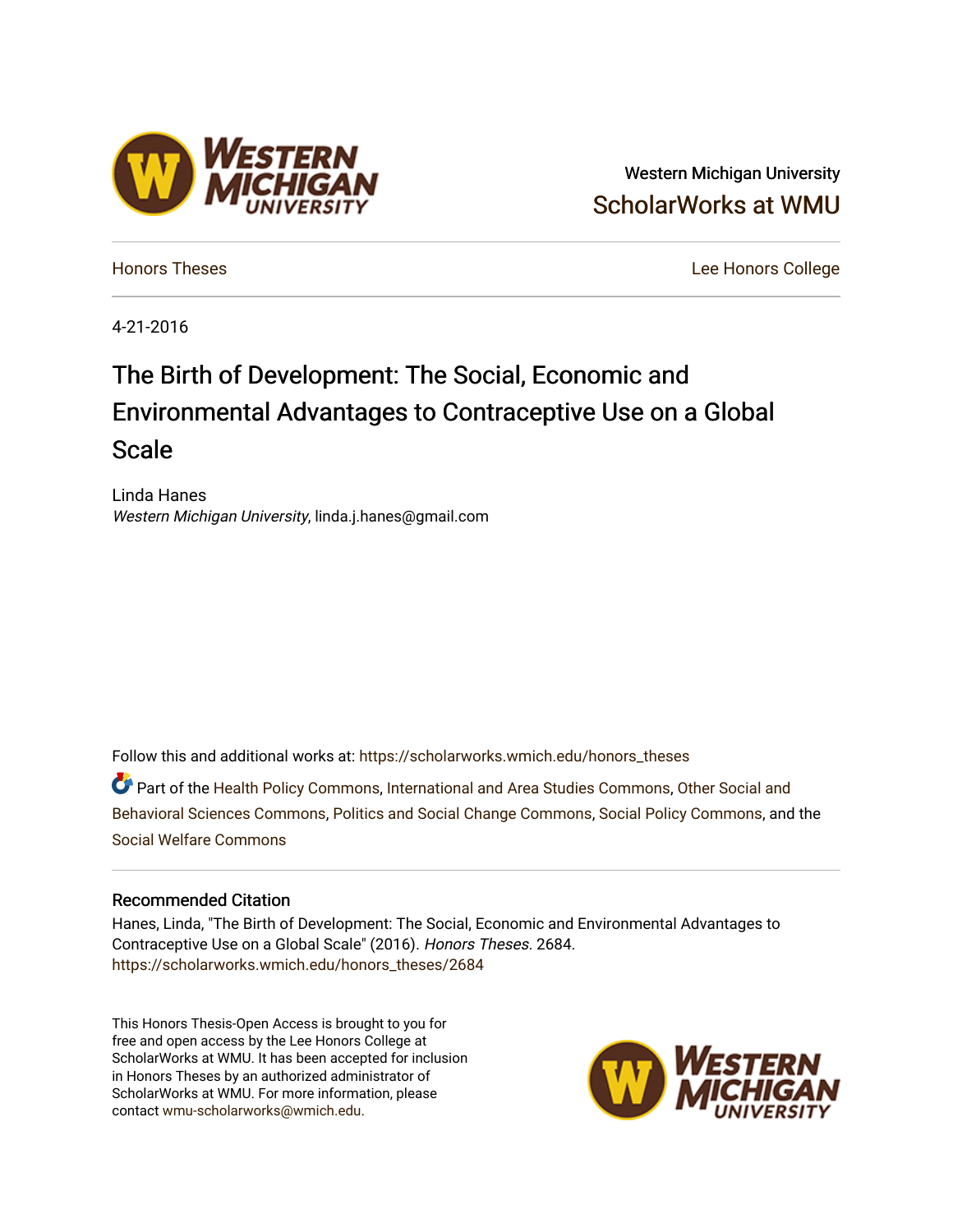The Birth of Development:

The Social, Economic and Environmental Advantages of Contraception Use on a Global Scale

Linda Hanes

Western Michigan University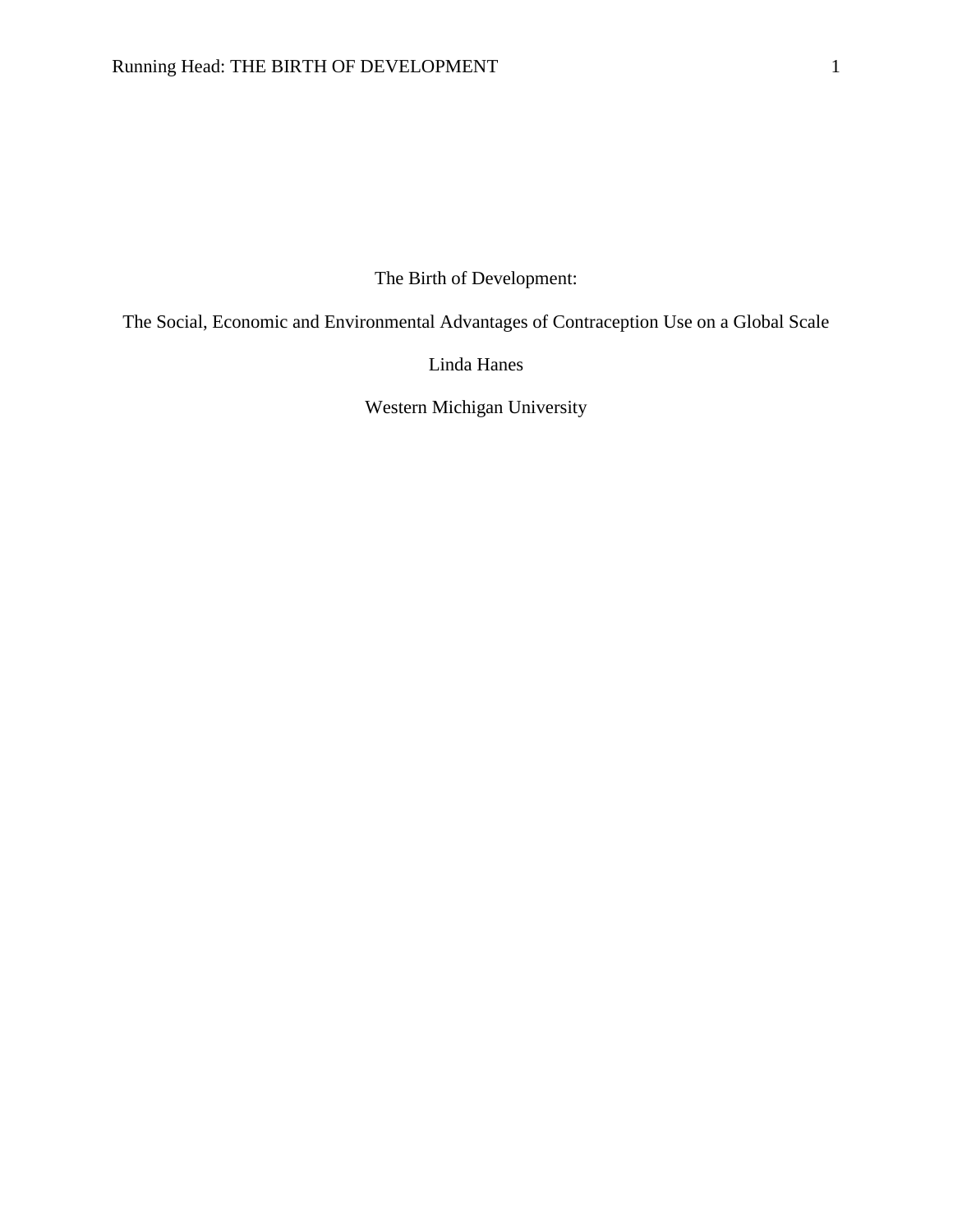# **Abstract**

For many women around the world, pregnancy is a miraculous, exciting stage in life. But for others pregnancy means financial burden, having to stay in an abusive relationship, or giving up a career. What many people forget is that motherhood is not the default position for women. As a result of the traditional views of acceptable roles regarding women, in most, if not all cultures, there is a stigma placed on family planning and abortion. To talk about contraceptive use is to admit that sex is a natural part of life for all genders. Many cultures are not prepared to admit such a thing. Instead, sexuality is placed in a narrow box and people are told mold themselves accordingly. My hypothesis is that access to contraceptives, abortion and family planning education can drastically improve the quality of life on a global scale for people of all genders and sexualities. Reproductive health is the foundation upon which healthy lives are built. When children are planned and wanted, a society can thrive. In my thesis, I will explore the possible effects of reproductive choice as an antidote to many of the issues facing the world, including social, environmental, and economic implications.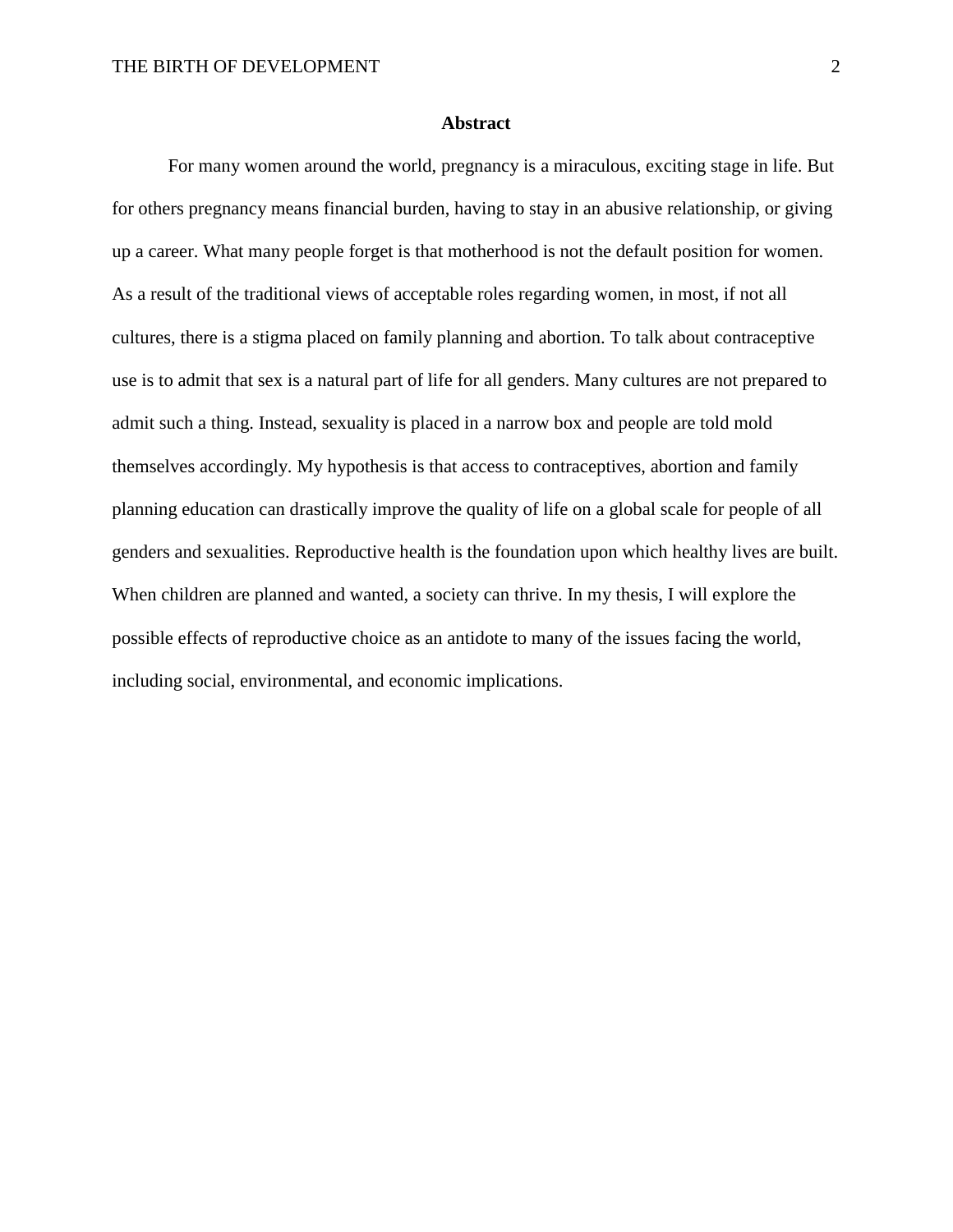#### **History**

The first recorded instance of contraception use dates back to 1850 B.C. "This reference comes from a papyrus on which the ancient Egyptians recorded that several methods were in use at that time. These consisted of irrigating the vagina with honey, or some other sticky substance; of using some common chemical as a spermicide-native sodium carbonate is specifically mentioned; and the third idea was to use a pessary. This was made up of crocodile dung mixed with a paste-like vehicle." By 1550 B.C., birth control evolved to a lint tampon that used lactic acid as a spermicide (Suitters, 1968).

During the golden of age of Greece, 500 to 300 B.C., one of the most famous gynecologists of the time, Soranos of Ephesus, theorized that there was a specific time window for when pregnancy could occur, although he believed this time frame to be during menstruation. This theory of ovulation persisted until the 1920s when the actual time of ovulation, approximately 14 days before menstruation begins, was discovered. Soranos also made the distinction between abortion methods used to expel an existing pregnancy and contraception, methods used to prevent pregnancy from occurring in the first place. The Italian anatomist, Gabriella Fallopius, invented the condom in 1564 to protect against syphilis.

These discoveries were all well known throughout the course of history; however, real development on the effects of family planning did not begin until the 18th century. Francis Place was one of the first people to recognize family planning as a vehicle for positive social change when he published the brochure, "The Diabolical Handbill," in which Place urged the working class to plan their families so as not to sink further into poverty. Recognizing the potential of contraception, the Dutch began the first family planning clinic in Amsterdam in 1882. It was there that they began to refine contraception research and education. The late 1800s brought the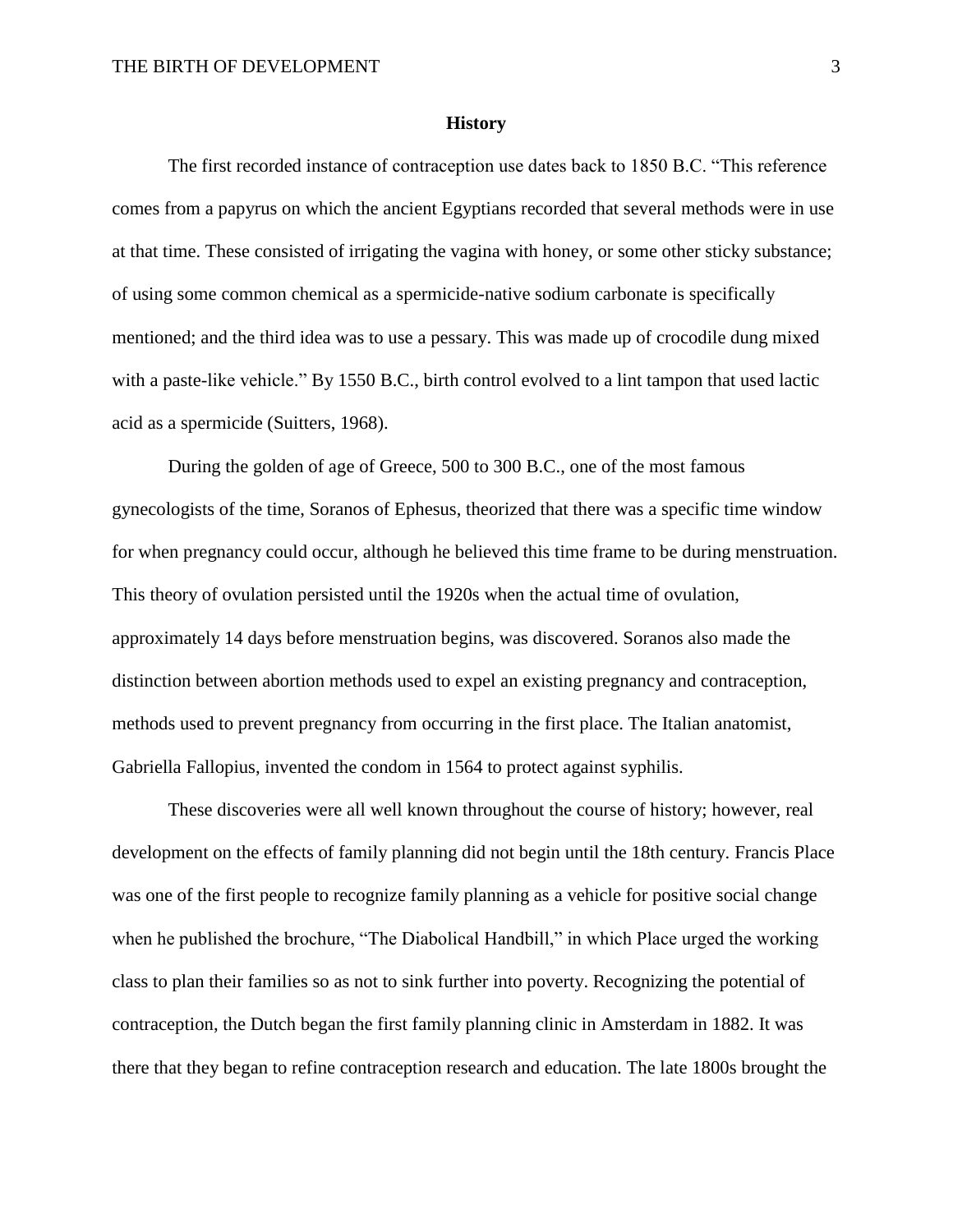invention of the cervical cap, also known as the diaphragm, which remained popular until the invention of the pill in the 1950s and 60s (Suiters).



# **Methods**

(Cdc.gov, 2013)

The various methods available are worth mentioning for my argument as not all methods work in the same ways and they all have different implications in the real world. Major advancements have been made in recent decades to allow for individuals to go about their lives as they choose while still being able to control their reproduction. Methods range from daily, weekly, quarterly and yearly commitments. None of the modern forms of birth control cause infertility later in life and all except sterilization are reversible. For the purpose of efficiency, I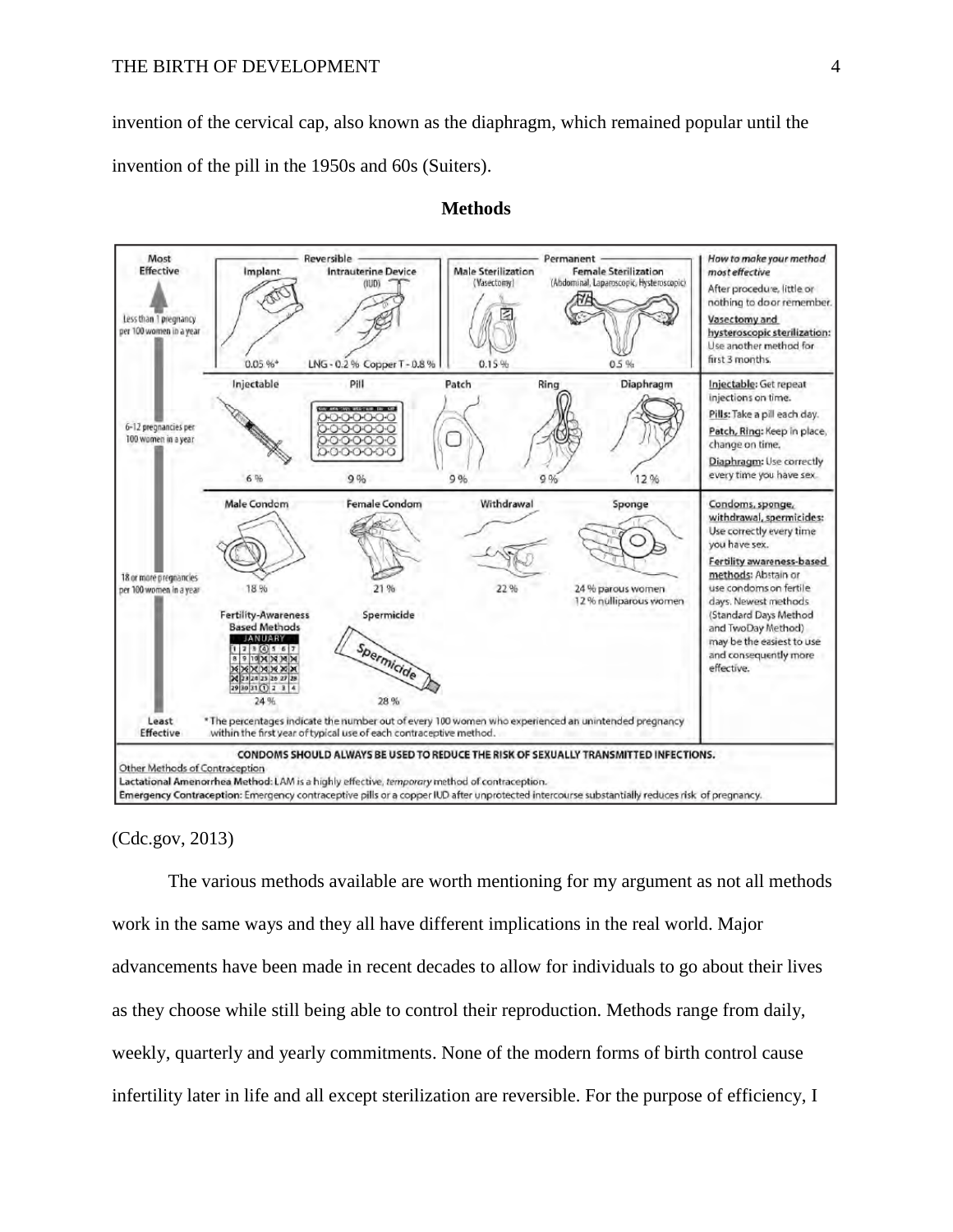will be discussing the most common forms: the pill, the implant, the injection, the intra-uterine device, the vaginal ring, the penile condom and sterilization.

One of the most common methods is the birth control pill. According to the CDC, 62 percent of women of reproductive age use the birth control in the United States and of that 62 percent, the pill was the most commonly used method (Jones et al., 2015). There are two options with this form, the combined pill, which is a combination of the hormones estrogen and progestin and the mini-pill, which is progestin only. The combination pill has an hour and a half window when it can be taken before effectiveness decreases from 99 percent to 91 percent. The mini-pill only has a half hour window, making it more time constrictive. The pill is most commonly used in America and Canada because it needs to be kept at room temperature, requires a yearly check up with a doctor, and a monthly pharmacy visit to pick up a prescription. Women living in developing countries or rural areas do not typically have the same privilege of regular access to a doctor or pharmacy that women in more developed countries have. The benefit of the pill is that it can be stopped at any time and for any reason with no medical intervention. This method ranges from over 99 percent effective to 91 percent effective and below depending on user commitment. The combined pill has been shown to lower the risk of endometriosis and ovarian cancer, as have many other methods of birth control. An advantage to the mini-pill is that it can be used during breastfeeding and is helpful for women who have a sensitivity to estrogen or experience negative side-effects from the hormones in the combination pill ("Birth Control Pills - Birth Control Pill - The Pill", 2014).

The subdermal implant is a relatively new innovation as of the mid-2000s. A trained doctor places the implant above the muscle in the upper arm during a simple outpatient procedure. The implant lasts for three years, has no temperature requirement and cannot be seen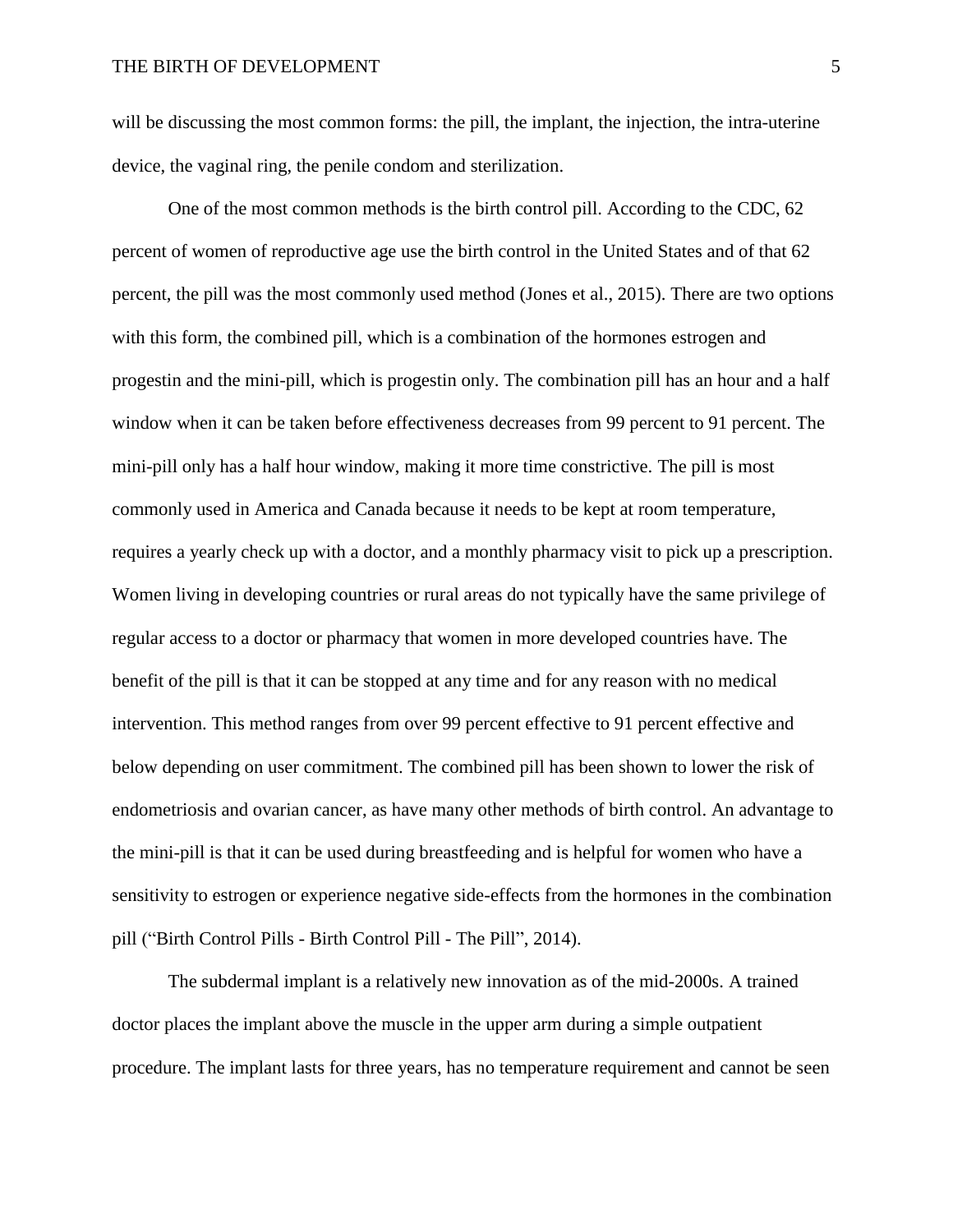under the skin, making this a convenient option for anyone who does not have regular access to a doctor or pharmacy. After the three years are up, a doctor removes the implant by making a small incision and pulling it out from under the skin. The implant uses progestin to thicken the cervical mucous and prevent ovulation. A bonus to this method is that it is 99.9 percent effective and many women have also reported that their menses stopped altogether shortly after insertion or their periods were significantly lighter than they were previously ("Implanon Side Effects - Birth Control Implant", 2014).

The injection is a quarterly shot that uses the same hormone as the implant to thicken the cervical mucous and prevent ovulation but, the hormone dosage is higher. This is a shot injected into the muscle of the arm every two to three months and is over 99 percent effective, 97 percent effective with typical use. A doctor or nurse must administer this shot so it requires a visit to the doctor's office every couple of months, but is otherwise convenient. However, studies have shown that the injection can lead to loss of bone mass if it is used for longer than two years and there is a delayed return to fertility, typically one to four months ("Depo-Provera - Birth Control Shot", 2014).

The modern version of the intra-uterine device, also known as the IUD, is relatively new. It comes in a variety of options lasting three, five, and ten years. It is a small t-shaped device that is placed inside the uterus during a simple outpatient procedure. There are two types available, hormonal IUDs, (Skyla and Mirena) and non-hormonal, (Paragaurd) which is made of copper. The IUD works by thickening the cervical mucous and affecting the way that sperm moves so that it is more difficult for fertilization to occur. The IUD is more than 99 percent effective meaning that less than 1 woman per 100 will get pregnant during a year of use ("IUD Birth Control - Mirena IUD - ParaGard IUD", 2014). The benefits to this device are that it is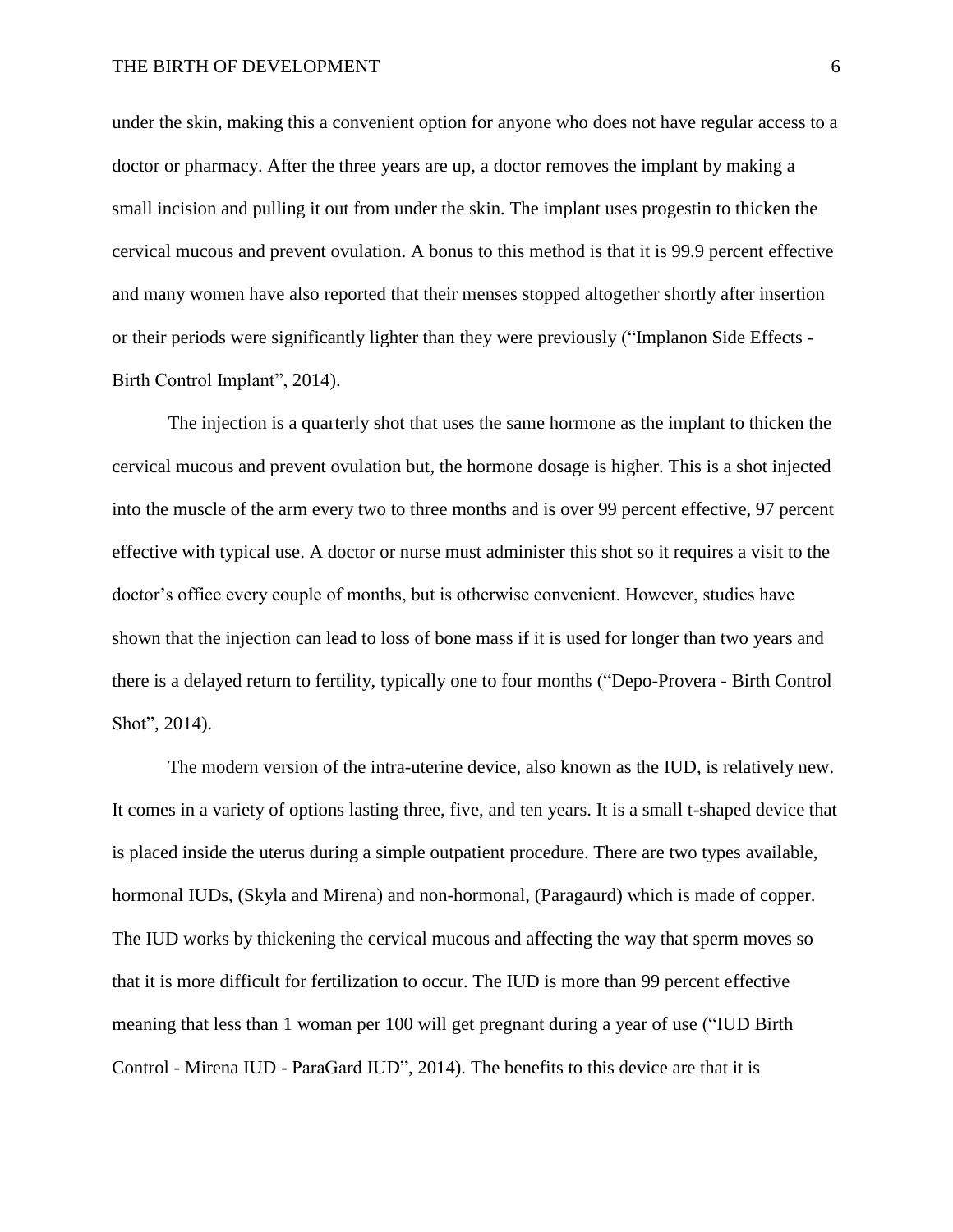#### THE BIRTH OF DEVELOPMENT 7

convenient and there is no possibility of user error. This method has found a special application in the international realm because of its convenience and long-term effects. The statistics on IUD use vary across the world, but rates of use have been steadily rising since the IUD has been updated to become safer and more effective than the model used decades ago.

"According to an analysis of data from Demographic and Health Surveys of 14 developing Asian, Latin American and Caribbean, and North African countries conducted between 1993 and 2007, the proportion of currently married women aged 49 or younger who reported using the IUD at the time of survey ranged from 2 percent in Bangladesh and the Dominican Republic to 38 percent in Vietnam and 42 percent in Kazakhstan; across all of the study countries, the median prevalence of IUD use among those women was 9 percent," (Rosenberg, 2011).

The vaginal ring is a small flexible ring that is inserted into the vagina once every three weeks. This method works by releasing the hormones progestin and estrogen through the vaginal walls. These hormones work to prevent ovulation and thicken the cervical mucous ("NuvaRing Effectiveness | Birth Control Vaginal Ring", 2014). This method is also one of convenience, although it has been made more innovative and convenient in recent years. Northwestern University biomedical engineer Patrick Kiser invented the first transvaginal ring that is designed to protect against HIV, herpes, and unintended pregnancy. The ring works by releasing controlled doses of tenofovir, an antiretroviral drug, and levonorgestrel for 90 days before needing to be changed. This innovation could have profound effects across the globe, especially in places where the spread of HIV still occurs at an alarming rate (Fellman, 2014). The only inconvenience that could arise from the ring is that it must be kept at a cold temperature before being inserted into the vagina because the hormones are released when exposed to heat.

The patch is similar to the ring as it administers hormones through the skin. It prevents ovulation and must be changed every week for three weeks and then removed for one week to allow for menstruation. The side effects and effectiveness of the patch is comparable to the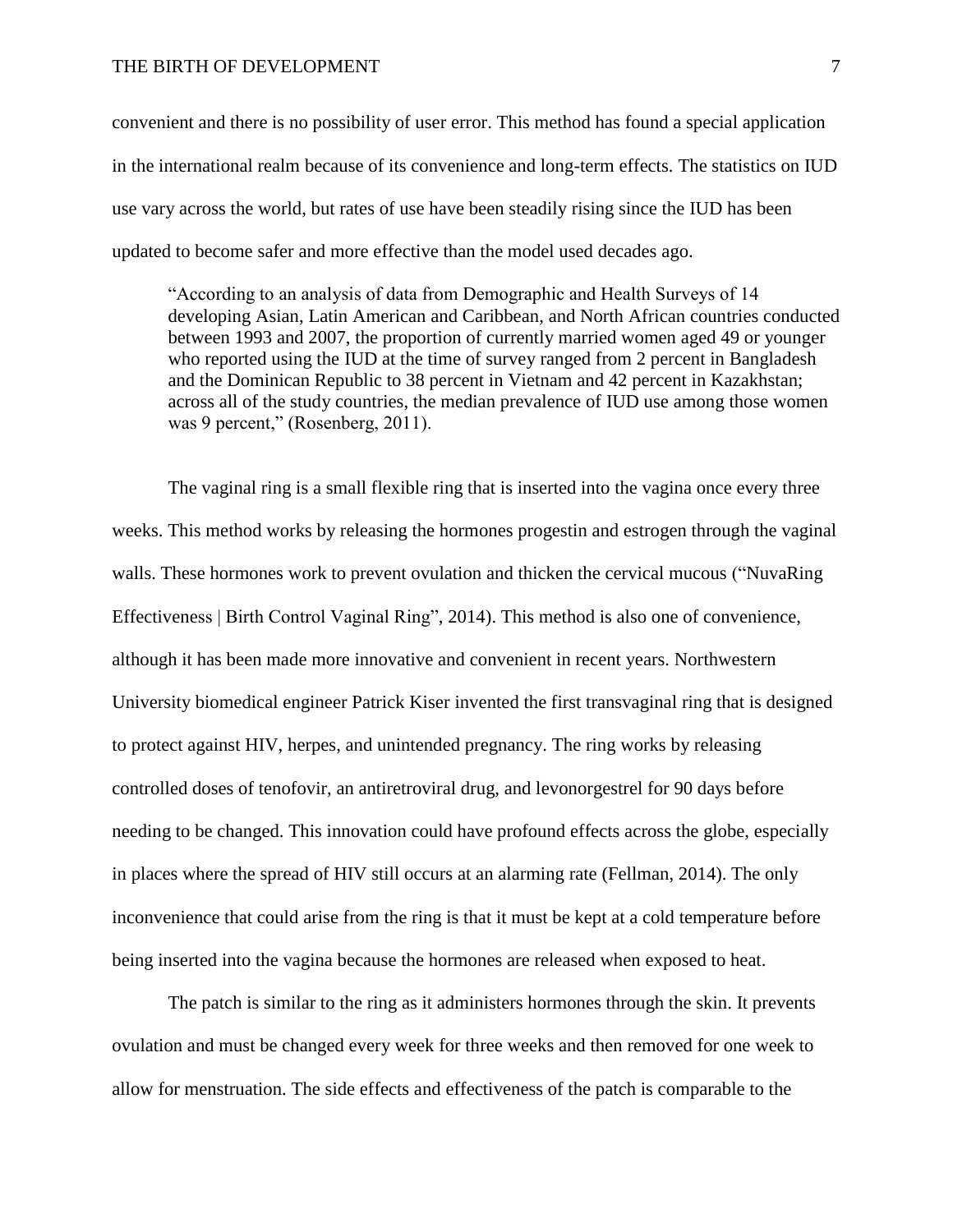combined oral contraceptive and the vaginal ring. Unlike the ring, the patch does not need to be kept at a certain temperature ("Birth Control Patch - Ortho Evra", 2014).

The penile condom is a latex, polyurethane, or lambskin sheath that covers an erect penis and is 98 percent effective with perfect use and 85 percent effective with typical use. Aside from the pill, the condom is one of the most widely used forms of birth control. The latex and polyurethane condom also prevent the spread of sexually transmitted infections. The lambskin condom is porous and only protects against pregnancy but not infections. The condom works by creating a barrier between the semen and vagina so that the sperm cannot reach an egg if one is present (Alford, 2005).

Finally, sterilization, which is most popular in Latin America and parts of Asia; this is a permanent form of birth control that is irreversible in women, but reversible in men (Scott & Glasier, 2003). A vasectomy is done in males through blocking or cutting the vas deferens tubes that carry sperm from the testicles. The process of female sterilization involves blocking or cutting the fallopian tubes so that an egg cannot pass through and be fertilized. As both of these procedures do require surgery and are difficult to reverse for vasectomies and irreversible in the case of female sterilization, informed consent is essential for the procedure to take place.

#### **BARRIERS TO ACCESS**

# **Culture**

Sex in cultures all across the world is heavily stigmatized and the implications of the various attitudes and beliefs about sex and sexuality are difficult to comprehend fully. There tends to be a juxtaposition between the conflicting ideals of a sexualized culture that also still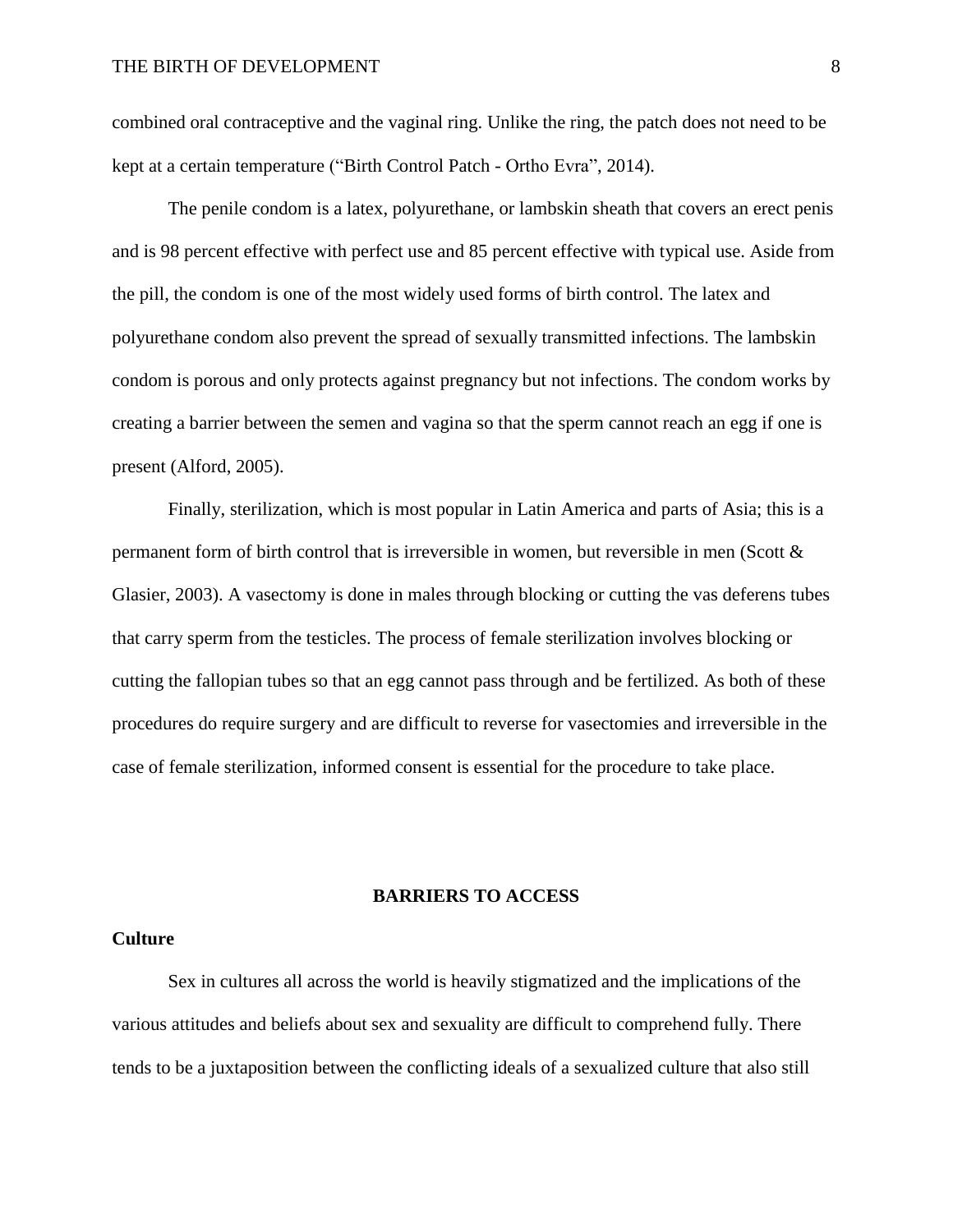values purity. Internationally, family planning becomes difficult for many other cultural reasons besides virtue. An atmosphere of distrust has developed because of a history of colonization and enslavement. There is a fear of Western hegemonic power that pervades the culture in many societies around the world.

One reason why many developing countries have resisted family planning efforts is because there is a deep distrust of Western medicine. Implementing family planning methods in developing countries is a top-down implementation and although it can be done with the best of intentions, there is reason behind the resentment. For example, in many third world countries, there is a vastly unequal distribution of wealth among the population. Many believe that family planning programs are meant to maintain a status quo (Deyo, 2012).

Another reason is because in many cultures, children are a sense of pride, especially if they are boys. It is insulting to have an outsider come in and suggest preventing a pregnancy that could lead to another son who would carry on the family legacy. Children are also a source of income and labor, especially in agricultural communities. Children become workers for the family and bring more economic stability as they become independent and are able to work. Later in life, the parents can have the assurance that their large family will care for them in their old age (Elele, 2002).

#### **Religion**

Much of the religious objection to contraception use comes from what has been determined as acceptable roles for women and expounded on over thousands upon thousands of years. For a woman to admit that she wishes to use contraception to control fertility is admitting that sex can occur for reasons other than procreation.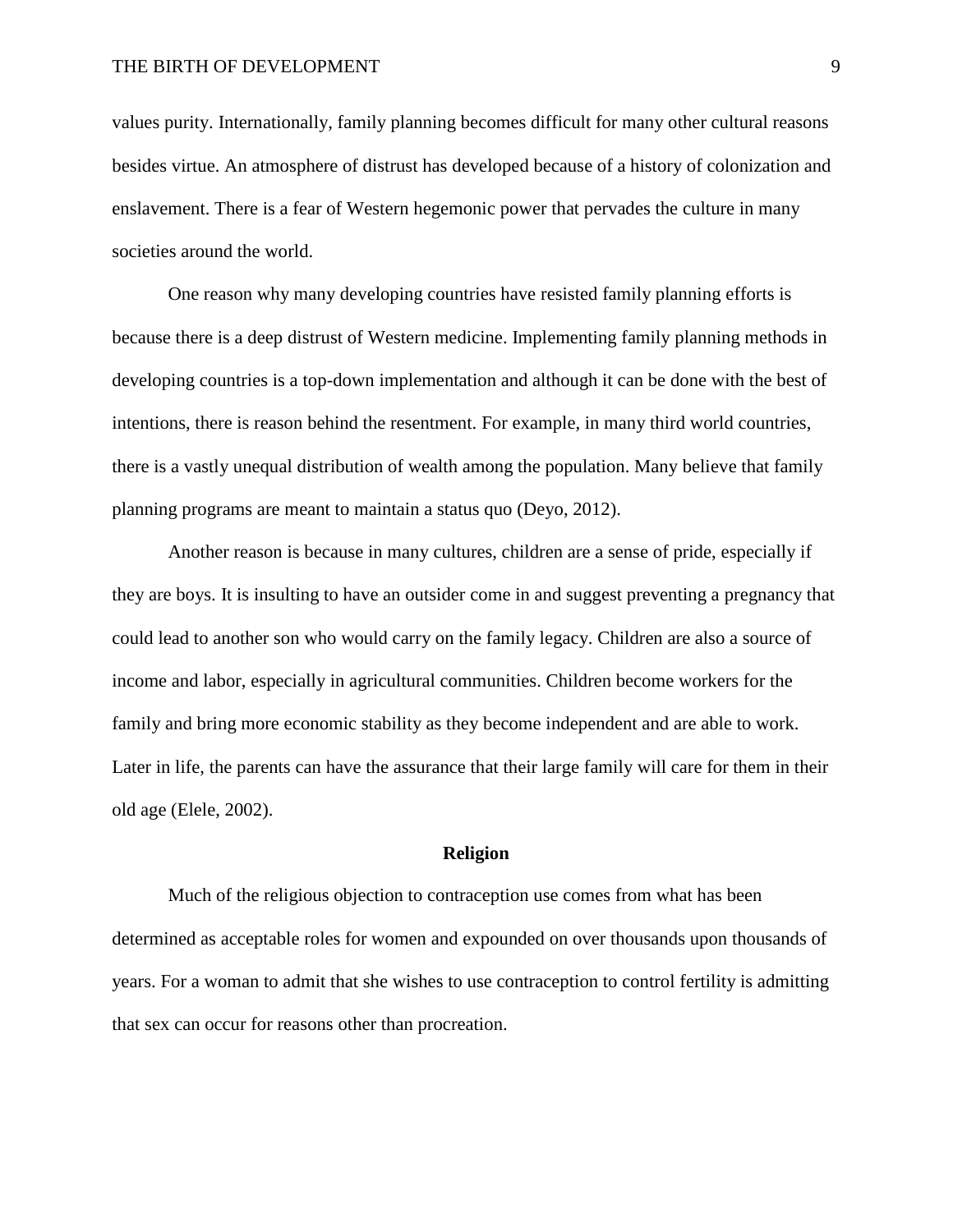In a collection of Catholic penitentials, a set of church rules within Christian sacrament that define what acts require penance, the use of contraception is equated with murder. "If someone [si aliquis] to satisfy his lust or in deliberate hatred does something to a man or woman so that no children be born of him or her, or gives them drink, so that he cannot generate or she conceive, let it be held as homicide," (Smith, 2010). This idea of contraception as murder has evolved under the misconception that conception and fertilization are one in the same. Fertilization is the process in which the sperm meets the egg, conception is when the fertilized egg embeds itself into the uterus. Some believe that all birth control causes a fertilized egg to be expelled after conception, meaning a miscarriage. Thus, every month, the potential of life is killed. But this idea is wildly inaccurate and can quickly be disproved by an overwhelming amount of scientific and medical evidence (Gold, 2005).

Conception involves more than just a fertilized egg. First, an egg must be released, a process that almost all forms of hormonal contraception prevent from occurring in the first place with over 99 percent accuracy. Then the vagina, a normally acidic and harsh environment, must be welcoming enough to the sperm for it to swim all the way up to meet an egg. Then when the sperm meets the egg, it needs to embed itself into the uterine wall, a lining that is thinned by contraception. The whole process takes a few days to occur (Gold).

Another portion of the religious argument against contraception comes from nature. Thomas Aquinas was one of the most famous proponents of this ideology, saying that contraception goes against the natural order created by a heavenly superior. Basically, if it is God's plan for conception to occur, who are we to prevent the natural system of life? To use birth control is to disrespect God's will. But if that is the case, then one could argue that to use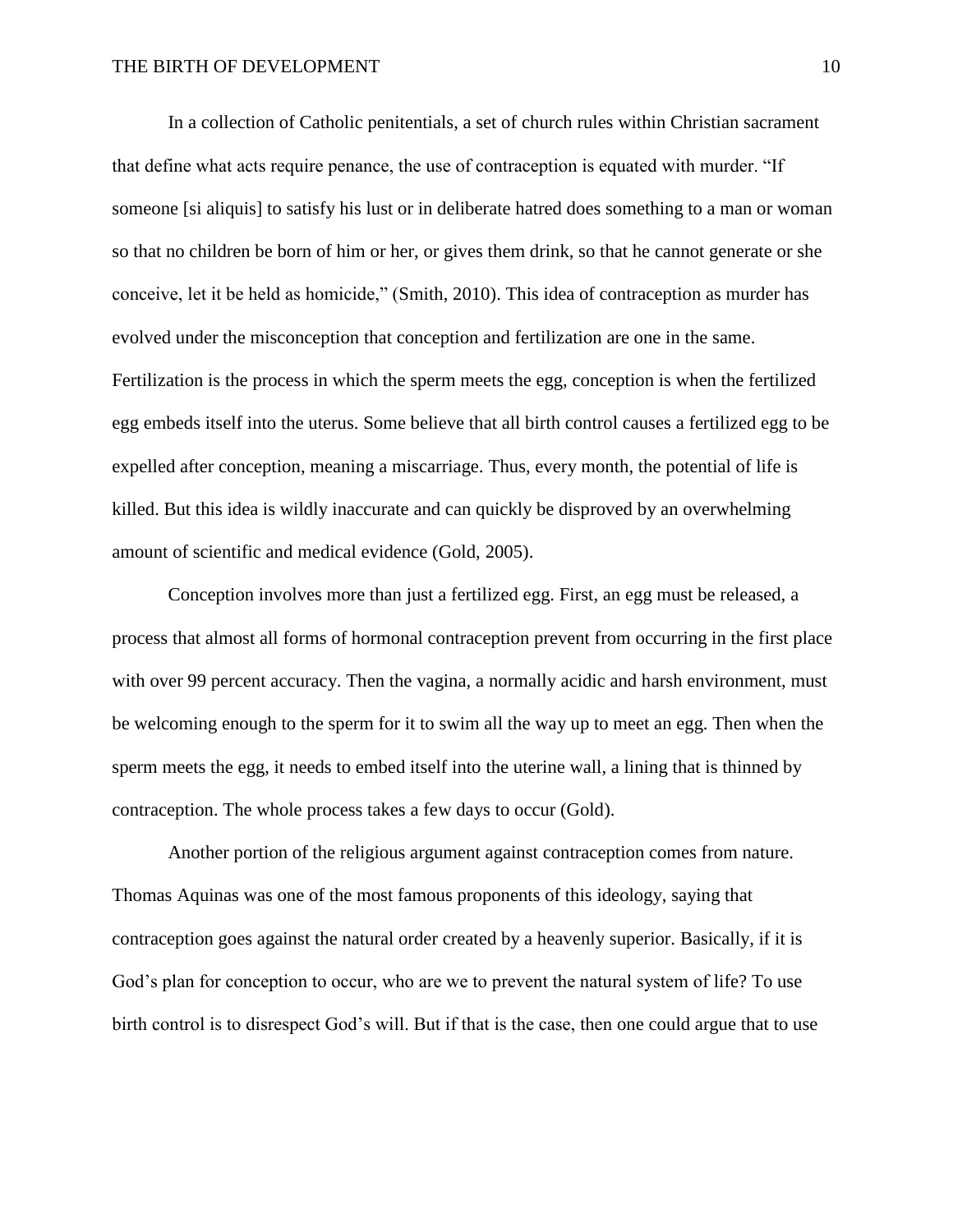any form of medical treatment goes against God's will (St. Thomas Aquinas, Summa contra gentiles, 3, 122).

The problem with all of these arguments though is that they assume that all people can make any situation work for their life with faith alone. It is reasonable to follow the will of God in terms of having children if you can afford multiple mouths to feed. But if you are living in poverty, an extra person in need of food while dealing with food insecurity, means the difference between life and death. It is easy for children to be an accomplishment when in a functional marriage, but in an abusive relationship, or in many cases, a marriage between a young adolescent girl and a grown man, pregnancy makes escape nearly impossible. One could make the rebuttal that pregnancy does not always occur under the same circumstances and to project one's own morals and motives onto another can be unfair and problematic.

#### **Gender Inequality**

When women have control of their fertility, they can be more independent and could therefore be seen as more of a threat to the patriarchal society pervading every country, developing or otherwise. For various reasons, women are kept from education and the professional world on a large scale. Lacking access to education and living in a culture that encourages women to believe that their default position is motherhood, family planning becomes an irrelevant issue. When women's lives can be changed at the whim of a pregnancy, they are at a disadvantage by their own bodies.

It can even been seen in the history of developed countries, in the United States for example, medical care has shifted from networks of women working together as midwives to men becoming doctors and changing the way obstetric care is received. Although governmental regulations for healthcare have done wonders to advance sterilization practices and research,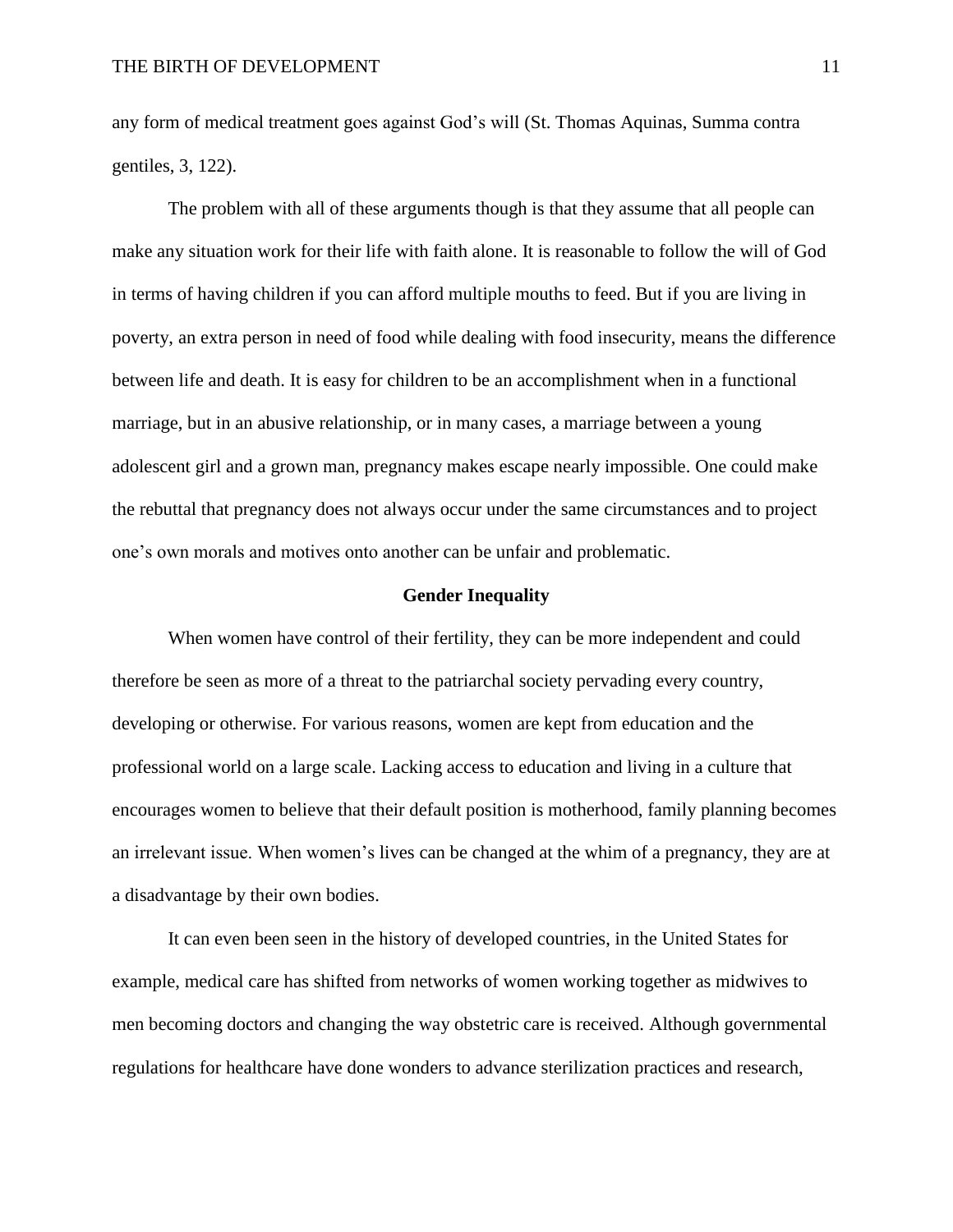they have also required health practitioners to receive specialized certification through universities, institutions women were largely banned from for a number of years. Women exist in societies throughout the globe that work against their favor and have done so since the beginning of time (Rierson, 1994).

Family planning is deeply influenced by inequality because the caliber of medical care between men and women is just not the same across the board. These gender differences are greater where women have relatively lower socioeconomic status than that of men (WHO, 2011, Nelson, 2011). It stands to reason that gender inequality intersects with other social determinants of health, such as race, ethnicity and socioeconomic status, to produce health disparities between men and women that are similar to social divisions within society (WHO, 2008).

#### **Lack of Education**

Contraception needs to be more accessible in order for the quality of life for women everywhere to improve. But these methods are nothing without education to teach both women and men about their proper use and effectiveness. But across the world, sex education is often misguided, inaccurate and controversial.

This lack of education can be attributed to all of the above topics, religious and cultural opposition, and gender inequality. But the fact of the matter is that contraceptive methods mean nothing without proper education on how to use them. In the United States alone, a developed country often serving as a model for other nations, only 21 states and the District of Columbia require sex education in public schools. Of those 22, only 19 states require that the information be medically accurate (National Conference of State Legislatures, 2015). With those statistics alone it seems like an absurd, insurmountable goal to achieve comprehensive sex education in developing countries that do not have the same resources as the U.S.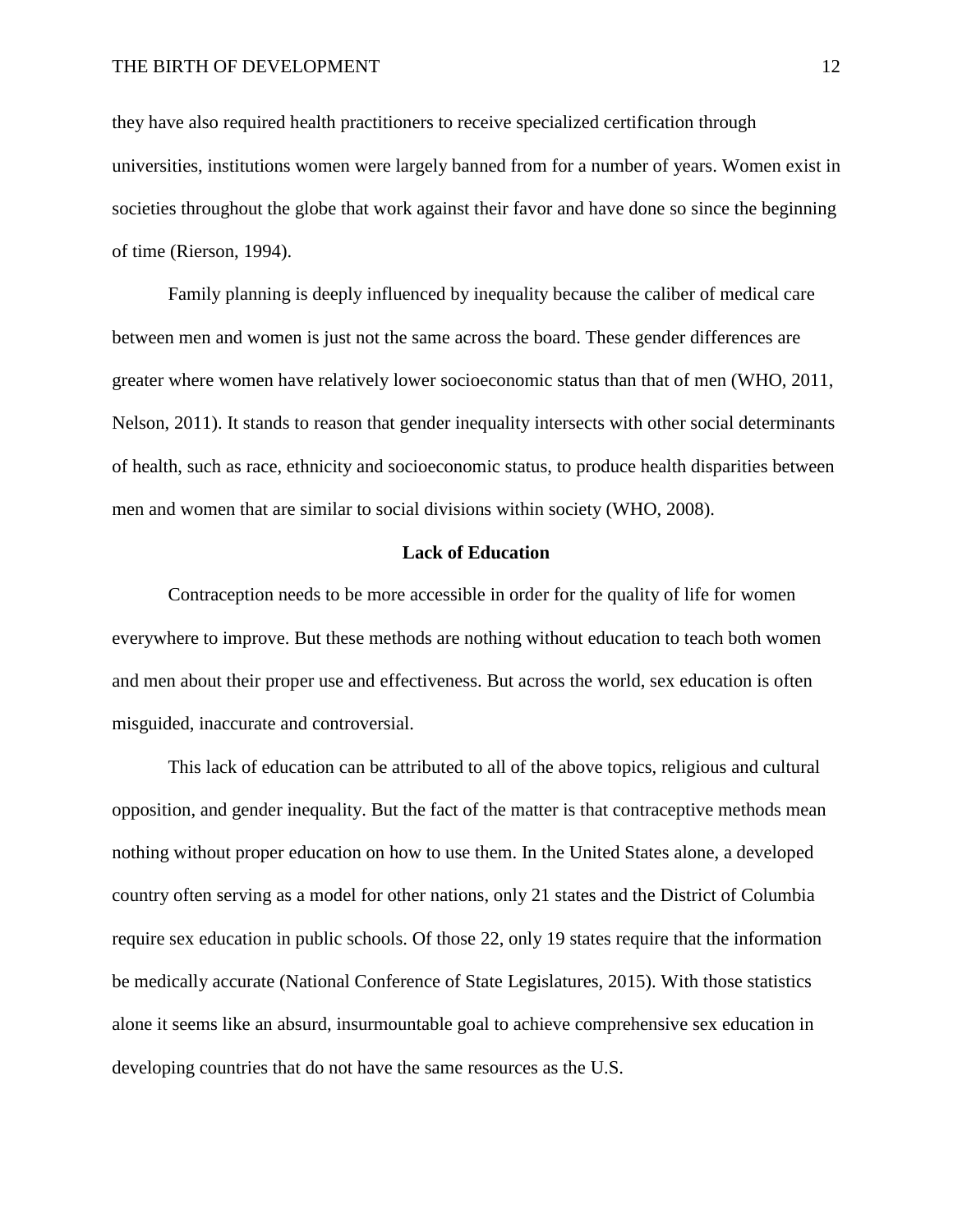Developing countries have a wide array of issues to contend with: poverty, hunger and corrupt government. Family planning education falls to the wayside. It becomes an idealistic passing priority. It is controversial and requires the field of economics, medicine and sociology to all come together in such a way as to not upset individual cultural balance. Reproductive health education is a foundational tool to cure the world's ailments but societies are too busy addressing the problems directly to worry about a topic as large and controversial as reproductive health education.

#### **BENEFITS TO CONTRACEPTION USE**

#### **Social Benefits**

 Gender equity is defined by the World Health Organization as, "the fairness and justice in the distribution of benefits and responsibilities between women and men," (Euro.who.int., 2002). When women can have control over their fertility, they have control of their lives which creates a society where gender equity can occur with all genders benefiting from the same resources. Contraceptive use promotes gender equality by improving the accessibility of education, employment and health care to women. If women are using contraception to postpone or prevent a pregnancy from occurring, they are able to stay in school and seek gainful employment upon completion. Women are also able to prevent sexually transmitted diseases, such as HIV, with barrier methods. When women are not given the choice to determine when or even if to have children, their autonomy and freedom as a person with needs and hopes is severely limited. Furthermore, when women are denied reproductive healthcare, including contraception and abortion services, this is a form of sexual discrimination. Beyond the freedom to simply make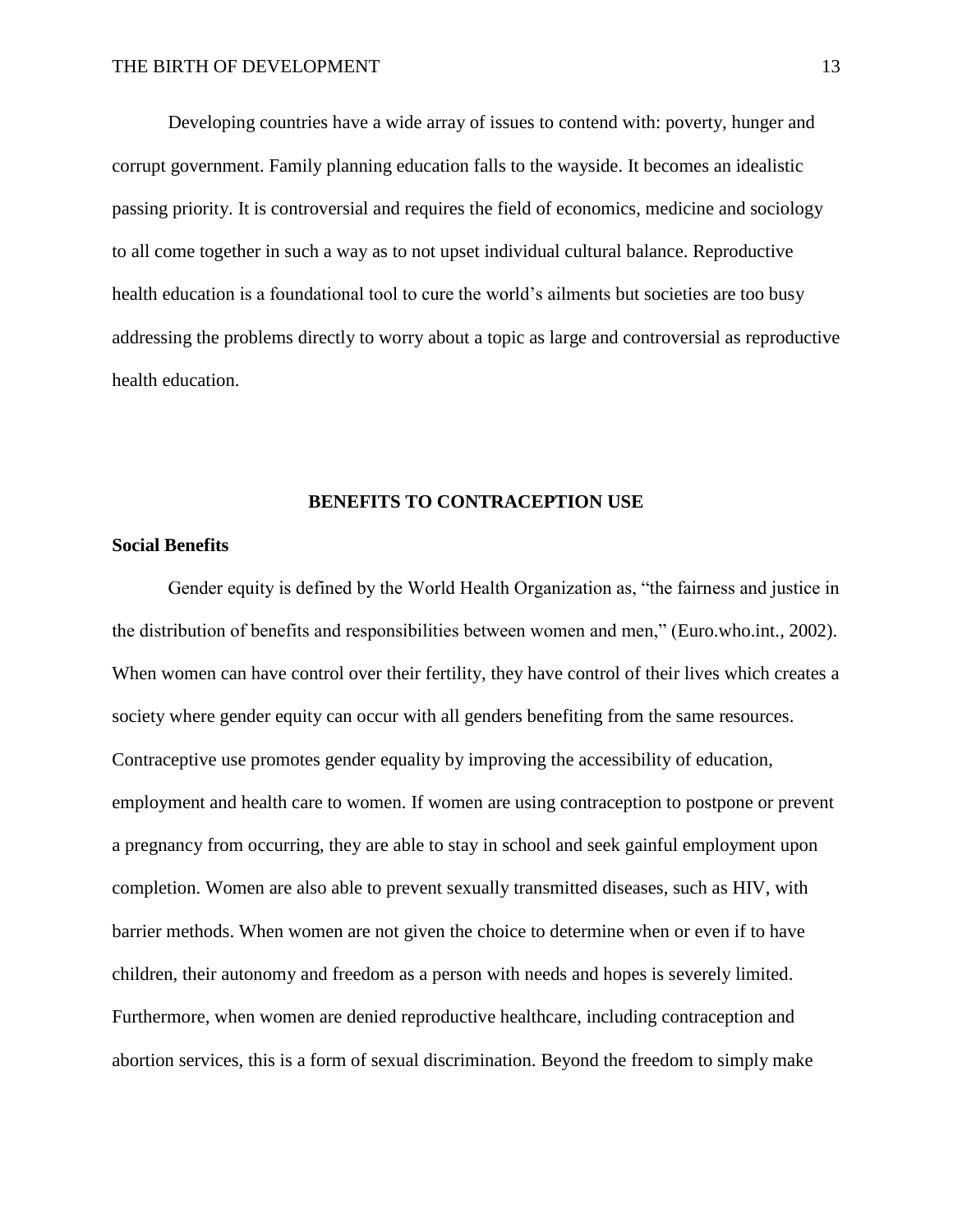the decision to pursue an education and career, contraception also allows women to enjoy sexual activity without the concern of it resulting in an unintended pregnancy (Sonfield et al., 2013).



# (Gordon et al., 2011)

Education and contraceptive use are related to one another in a cyclical manner. Female education at primary and secondary levels corresponds with an increased likelihood to use contraceptives, and the use of contraceptives also allows women to pursue higher education without the fear of an unintended pregnancy (Bbaale and Mpuga, 2011). This relationship exists because both motherhood and education are time intensive. If a woman is devoting her time to education, her need for contraceptive use increases more than if she were to take the route of motherhood. Conversely, the use of contraception allows a woman to pursue higher education in the first place. "Several influential studies on young, single women from the late 1960s through the early 1970s indicate that this generation's ability to obtain highly effective contraception was a significant factor behind greater numbers of women investing in higher education. These authors found that access to reliable contraceptives—initially, the pill—improved women's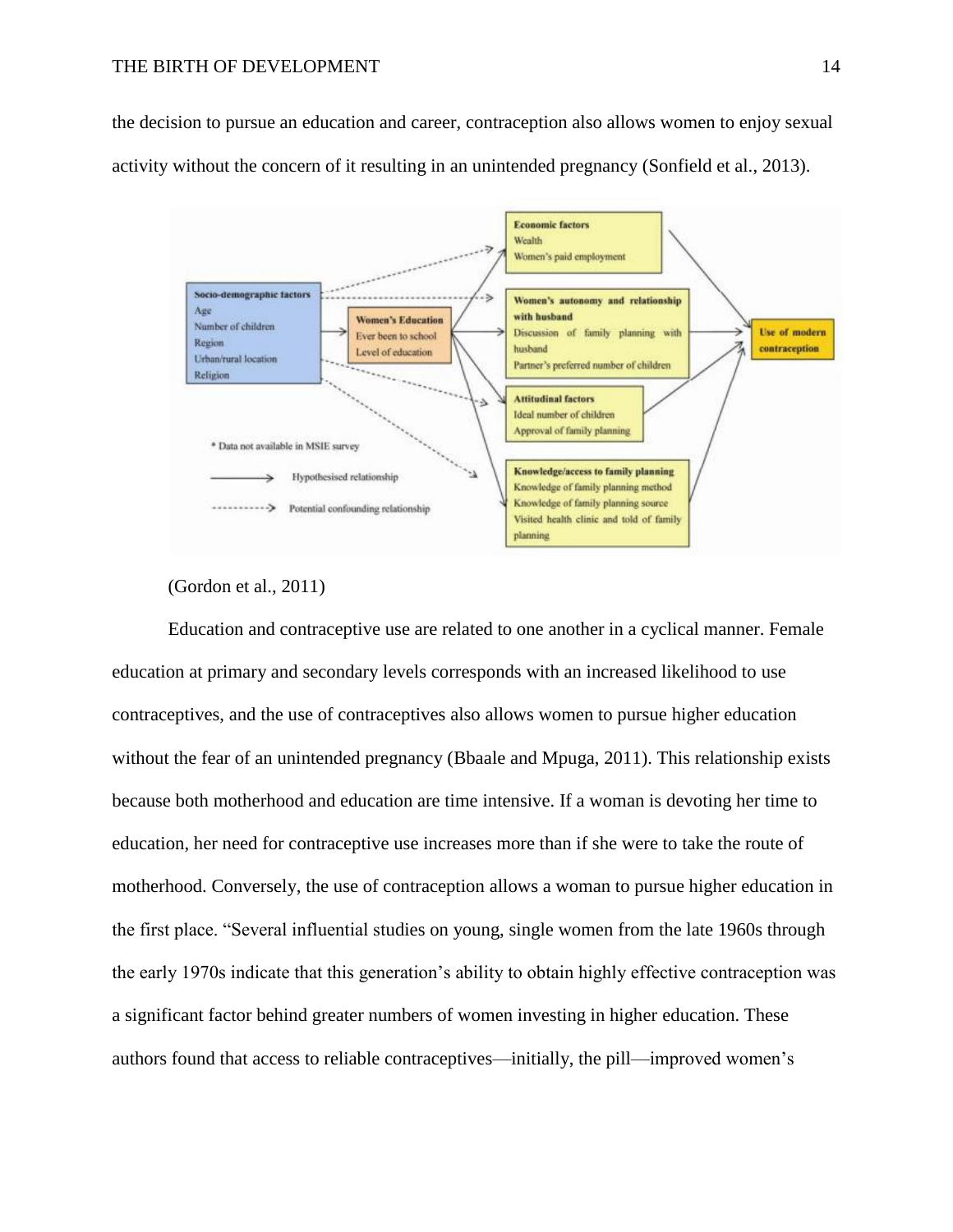capacity to successfully delay childbearing and thus minimized the economic and opportunity costs of pursuing higher education." (Sonfield et al.).

In Ethiopia, a country with one of the highest population growth rates in the world, the Ethiopian government has finally recognized the correlation between contraceptive use and education. In an effort to expand the number of girls staying in school, they have called for an increase in contraceptive access and use. A study done which followed Ethiopia's efforts found that the government was right to focus on education and increased access to contraception with proper use of birth control naturally following in importance.

"Women who have more education are more likely to hold positive attitudes towards family planning, have greater knowledge of contraceptive use, are more likely to visit health clinics and, as a result, are more likely to use contraceptives. The impact of background factors such as age, location and religion are mediated by education, as well as these other proximal mechanisms. Only age is likely to have a direct independent association with contraceptive use, indicating the shift of new generations towards use of modern contraceptive methods," (Gordon et al., 2011).

Contraceptive use also benefits the family structure as it prevents children from being conceived when the family cannot support another individual. Therefore, the children the family already has do not suffer from a lack of resources and receive more care in a stable environment.

"People are relatively less likely to be prepared for parenthood and develop positive parent child relationships if they become parents as teenagers or have an unplanned birth. Close birth spacing and larger family size are also linked with parents' decreased investment in their children. All of this, in turn, may influence children's mental and behavioral development and educational achievement," (Sonfield et al.).

#### **Environmental Benefits**

"The arithmetic of global population growth has become numbingly familiar […] In the

past four decades more people have been added to the globe than in all of history before the

middle of this century […] The United Nations and the World Bank project an additional 6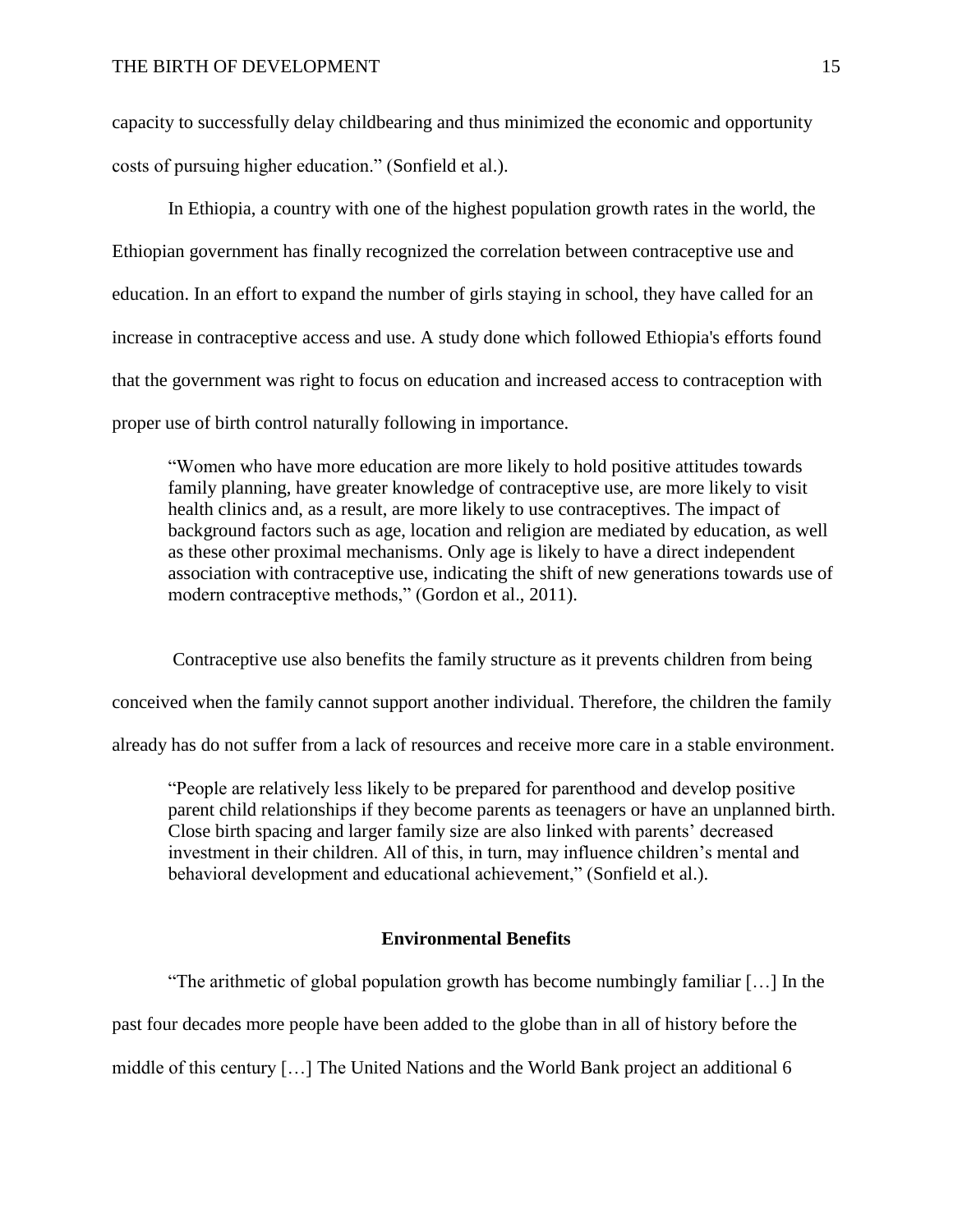billion inhabitants by the end of the next century. Virtually all of this growth is expected to occur in Africa, Asia, and Latin America," (Bongaarts, 1994). Famine and disease act in response to this rapid growth as a means to self-regulate. Nature cannot keep up with the current reproduction and our world population is quickly becoming unsustainable.

In the late 1700s, Malthusianism came about in response to the political and economic theorist Thomas Malthus who wrote An Essay on the Principle of Population which described the correlation between exponential population growth and a dwindling food supply. His findings make sense, more people means fewer resources, but even today his essay garners staunch criticisms. Admittedly, his opinions were imperfect and at times even judgmental and unreasonable. He argued for two types of checks on population: moral, including abstinence, delayed marriage, and preventing people from getting married and procreating if they were poor. The other check is Malthusian catastrophe which includes starvation, war, and natural disaster caused by climate change spurred by too large of a population (Malthus, 1798).

Climate change, although still considered controversial, is becoming a major concern as our world is without a doubt changing, and rapidly. It is estimated that the population will rise from the present number of 6.8 billion people to 9.2 billion in 2050 and with that substantial increase in the numbers of people, comes an increase in the emission of greenhouse gases (Bryant et al., 2009). These findings have led to many researchers arguing that voluntary family planning needs to be included as a component to dealing with climate change, especially considering that contraception use has been linked to a wide range of benefits outside of environmental sustainability. "At the international level, rectifying the chronic global underspend for family planning development assistance – including through integrated sexual and reproductive health and HIV/AIDS programmes – should be recognized as an important addition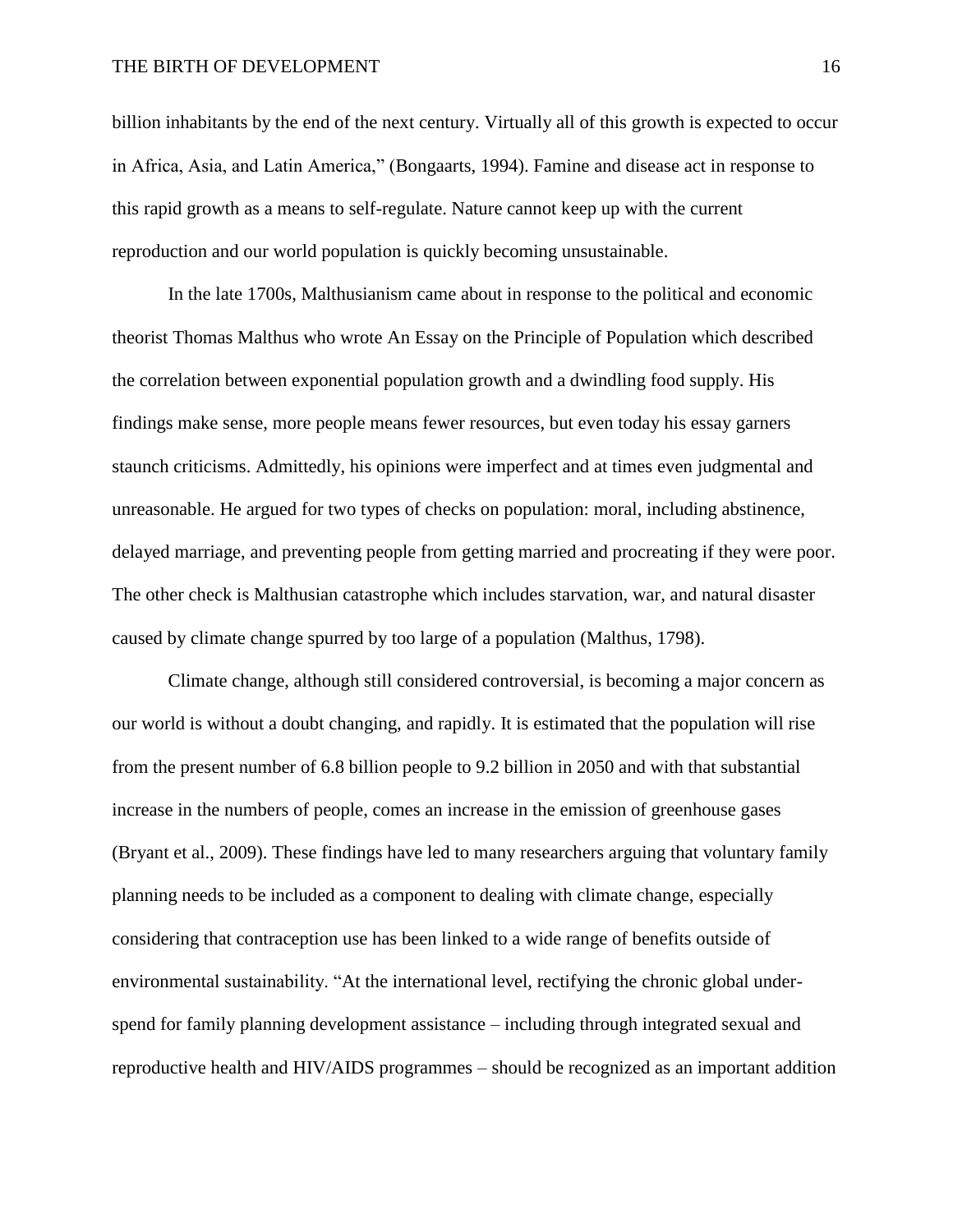to international efforts to assist least-developed countries to adapt to climate change," (Bryant et al.).

# **Economic Benefits**

By giving women control over their fertility, they are thus able to complete their education without hindrance and then be able to go on to pursue higher paying employment. Women also do not have to worry about an unintended pregnancy causing them to have to quit their job. With women having the freedom to work without hindrance, their income is then distributed back into the economy. Studies have shown strong evidence that, "access to contraception has significantly contributed to increasing women's earning power and to decreasing the gender gap in pay," (Sonfield et al.). Other studies have found that when childbirth is delayed until a woman is in her 20s or 30s, she is better able to contribute to the family's economic stability as a whole. The invention of the pill not coincidentally ushered in a societal shift towards more young women seeking and participating in gainful employment (Sonfield et al.).

Contraception also allows governments to save money on public aid. In the United States alone, for every \$1 spent on family planning, nearly \$4 is saved in governmental programs for low income individuals. This might not seem like much, but these numbers add up to a net savings of \$800 million (Dreweke, 2006). Although these financial findings are focused on the United States, one could arguably assume that similar benefits could be achieved in other countries that are less economically stable.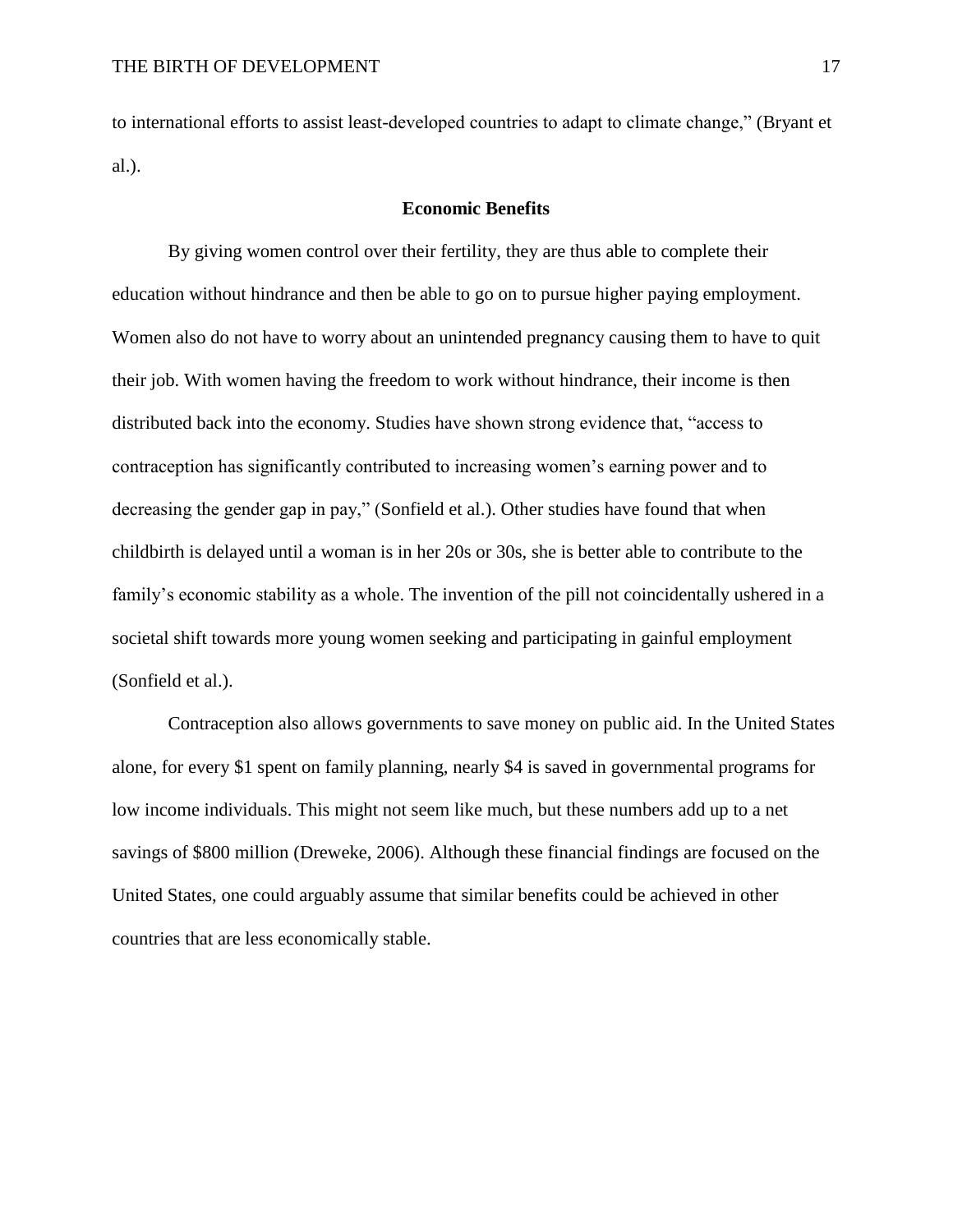# **CASE STUDIES**

# **Kenya**

Percentage of contraceptive use among currently married women 15-49 years of age, in Kenya and neighboring countries, 2000-2008 and 1990-1999



(Aho.afro.who.int, 2014)

Beginning at the end of the 1970s, Kenya began prioritizing contraceptive use as a means to develop economically and socially. During the following decade, birth control use rose rapidly. Although that change was not reflected across all Kenyan populations of women, contraception use mainly spiked among educated women who wished to delay childbearing or space out their children. Kenya has one of the oldest family planning organizations in Africa, but the Kenyan Fertility Survey also showed that it has the highest fertility rate. Kenyans began to shift their thinking in the 1970s to see contraception use as a help, not a hindrance on progress. Although birth control use did not spread evenly across Kenyans of every socioeconomic and educational status, Kenya as a whole did see progress in educational attainment for women and a decrease in childhood mortality rates (Nijogu, 1991).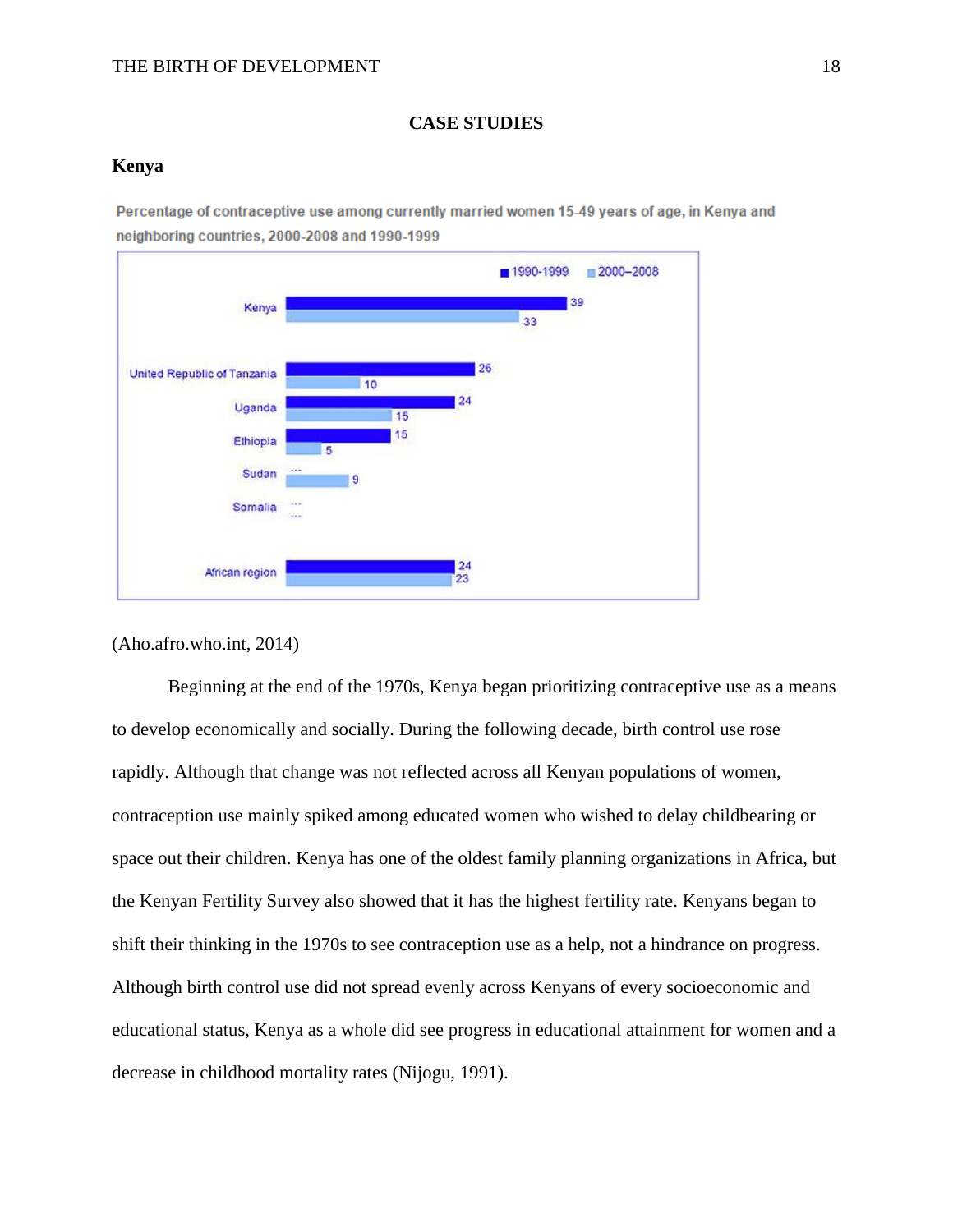# **Pakistan**

According to the Guttmacher Institute, almost half of all pregnancies in Pakistan, roughly 4.2 million, are unplanned. Of those unplanned pregnancies, 34 percent result in birth and 54 percent result in an abortion. Each year 623,000 women are treated for post abortion complications. These figures are also largely underestimated as numerous cases go unreported each year (Sathar et al., 2014).



Source: Sathar Z, et al., Induced abortions and unintended pregnancies in Pakistan, Studies in Family Planning, 2014, 45(4):471-491. www.guttmacher.org

(Guttmacher.org, 2015)

These are interesting statistics as abortion is only legal in Pakistan if deemed medically necessary, and even that regulation is very strict as no internal organs can be formed in the fetus at the point in time when the abortion would be taking place. Part of the reason why so many abortions take place in Pakistan is because sexuality is an extremely taboo topic and sex outside of marriage is punishable by stoning. "The problem is that there is no legal cover for these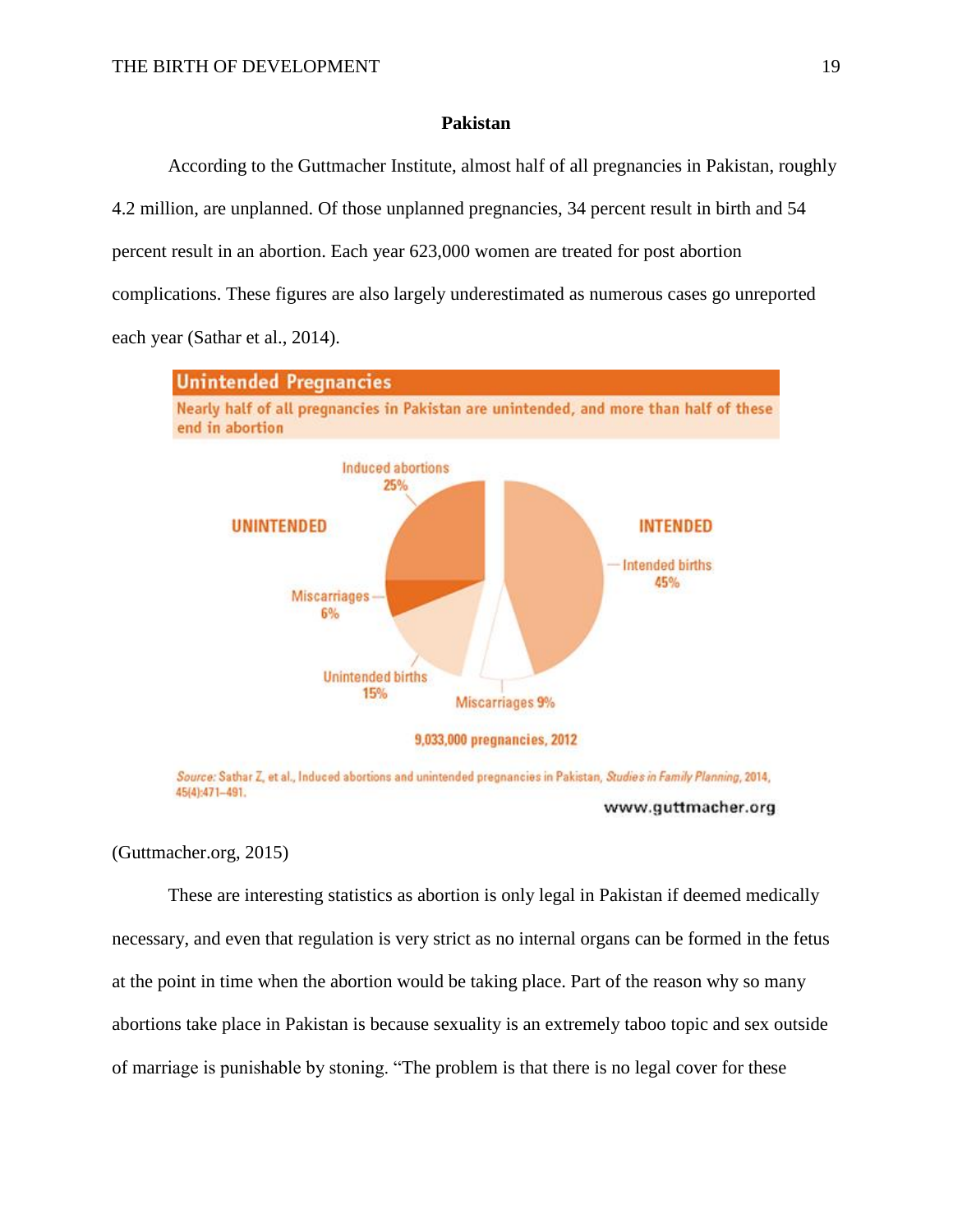procedures," said Fauzia Viqar, Head of Advocacy at the Shirkat Gah women's resource centre, "Women are told upfront: this is your risk, so if you don't make it, that's your problem. If a woman is in poor health after having an unsafe abortion, she can no longer effectively contribute to a household, and her family has to bear that extra financial burden," (Obermueller, 2012). The physical death toll of these women is an astounding and devastating blow to any developing country, where most illegal abortions take place.

Although contraception use has risen slowly to 35 percent in 2013, this is still the slowest rate of advancement in an Asian country and the rate of unintended pregnancies has risen as well from 38 percent in 2002 to 46 percent in 2012. This steady rise in unintended pregnancies only shows that the increases in contraceptive use have not kept up with Pakistani women's desire for smaller families (Sathar et al.).

#### **Conclusion: A Case for Reproductive Choice**

A vast majority of the world from the United States to Latin America, to Asia, to Africa, to Europe is experiencing an unmet need for contraception, sex education, and safe abortion. There is a resounding argument from doctors, sociologists, and researchers who all can assert that there is a direct correlation between family planning and quality of life. Having children is arguably the biggest financial decision a family can make. Yet women around the world are left to fend for themselves and see what happens. This all comes down to the role women have been placed in culturally.

Roles aside, family planning matters whether it is acknowledged or not. It is an unfortunate situation that in places of the world needing the most help to progress, the population continues to grow unabated, as does famine and disease. This phenomenon adheres to the Malthusian prediction that if the population grows at a faster rate than it can be maintained, it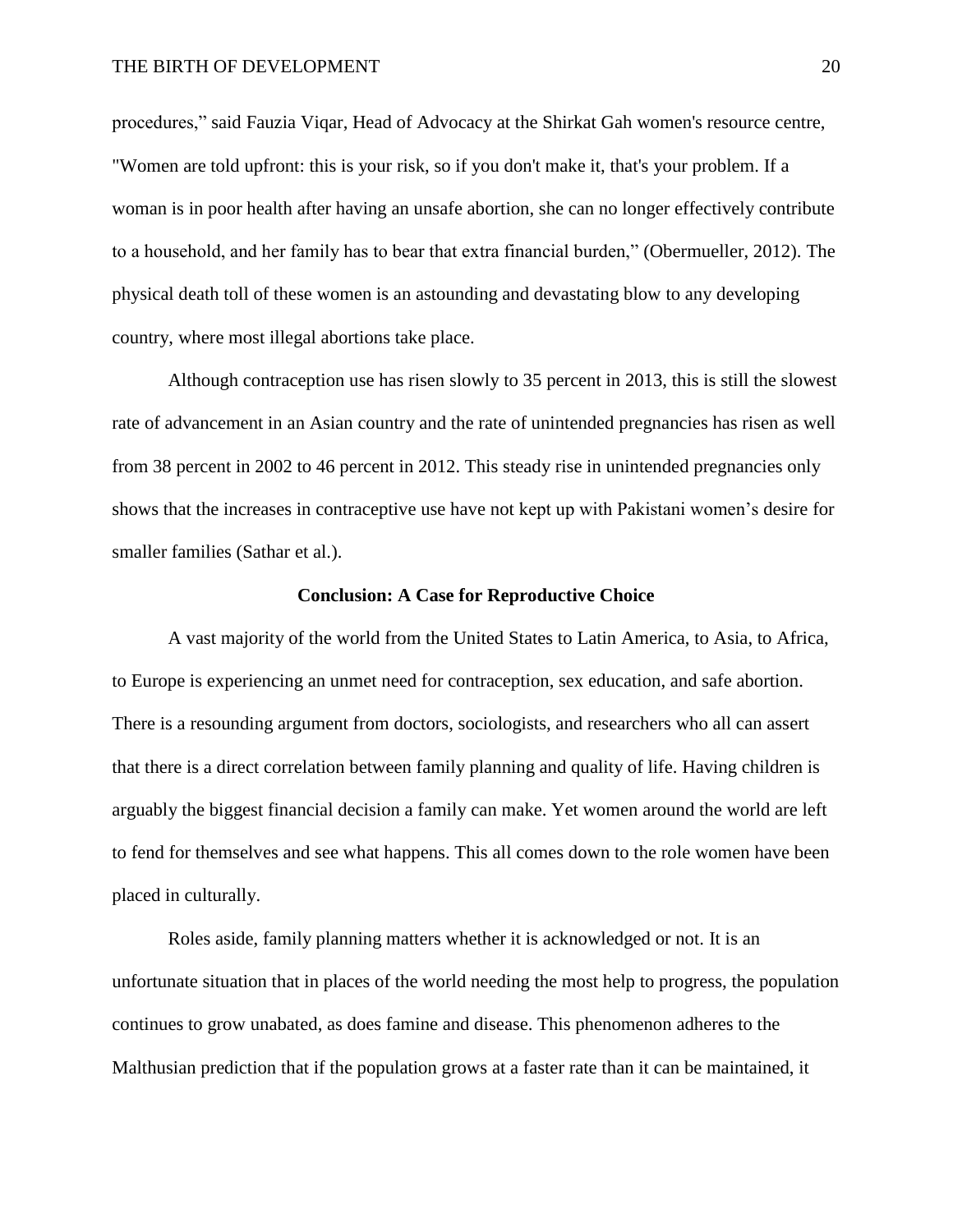will self-limit in disastrous ways. Contraception is affordable and offers a variety of benefits beyond just preventing pregnancy, adding even more value to its use. We can no longer afford to avoid this topic or forget that contraceptive methods and access to safe abortion are vital towards improving the world we live in. It is the 21st century and it's time we start having conversations about increasing access in a culturally sensitive and inclusive manner. Yes, there are many barriers standing in the way expanding reproductive health in every corner of the world and no, it might not be the right means for some cultures to alleviate poverty and gender inequality, but it needs to be available for individuals to decide for themselves what is right for their life.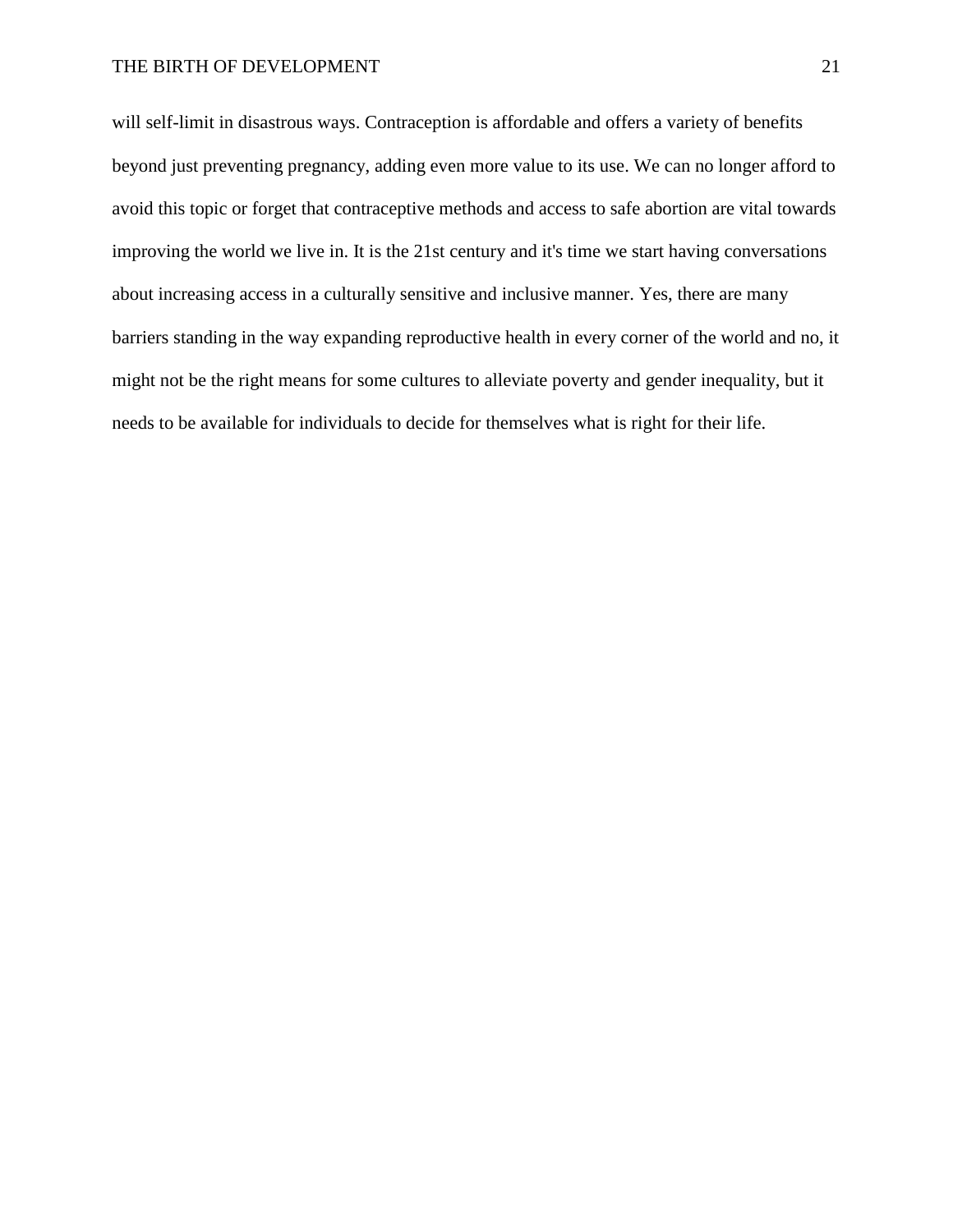#### **Work Cited**

- Alford, S. (2005). Condom Effectiveness. Advocates for Youth. Retrieved 27 March 2016, from http://www.advocatesforyouth.org/publications/publications-a-z/416-condomeffectiveness
- Bbaale, E., & Mpuga, P. (2011). Female Education, Contraceptive Use, and Fertility: Evidence from Uganda. Consilience: The Journal of Sustainable Development, 6(1), 20-47. Retrieved December 28, 2015, from http://www.consiliencejournal.org/index.php/consilience/article/viewFile/234/79

http://www.consiliencejournal.org/index.php/consilience/article/viewFile/234/79

- Birth Control Patch Ortho Evra. (2014). Plannedparenthood.org. Retrieved 27 March 2016, from https://www.plannedparenthood.org/learn/birth-control/birth-control-patch-orthoevra
- Birth Control Pills Birth Control Pill The Pill. (2014). Plannedparenthood.org. Retrieved 27 March 2016, from https://www.plannedparenthood.org/learn/birth-control/birth-controlpill
- Bryant, L., Carver, L., Butler, C. D., & Anage, A. (2009). Climate change and family planning: Least developed countries define the agenda. Bulletin of the World Health Organization Bull World Health Org, 87(11), 852-857. Retrieved December 28, 2015, from Climate change and family planning: least-developed countries define the agenda.

Cdc.gov (2013). "U.S. Selected Practice Recommendations For Contraceptive Use. Retrieved February 28, 2016, from http://www.cdc.gov/reproductivehealth/unintendedpregnancy/pdf/contraceptive\_methods \_508.pdf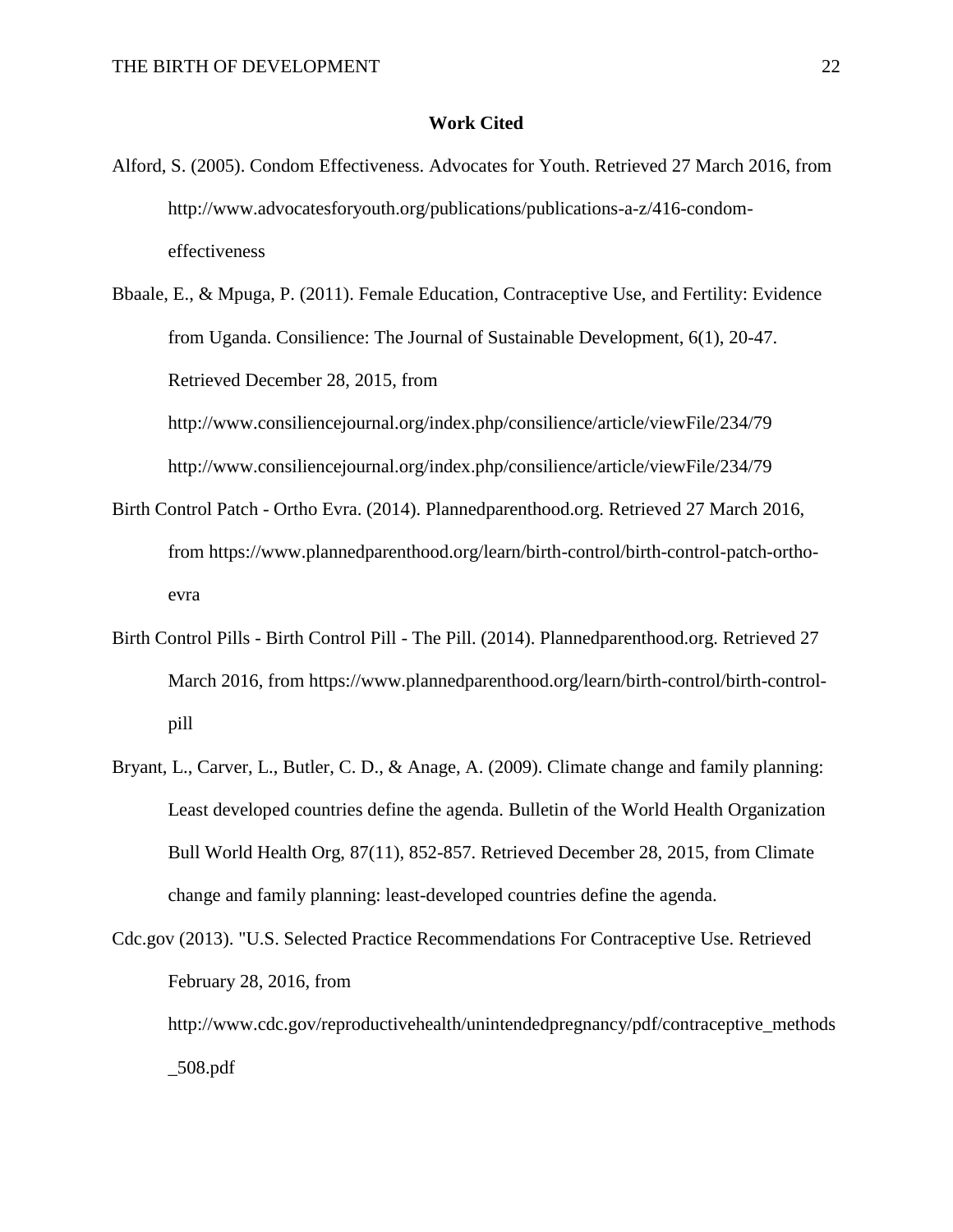Conception: How It Works. (n.d.). Retrieved March 21, 2016, from https://www.ucsfhealth.org/education/conception\_how\_it\_works/

- Daniels, K., Daugherty, J., Jones, J., & Mosher, W. (2015). Current Contraceptive Use and Variation by Selected Characteristics Among Women Aged 15–44: United States, 2011– 2013. National Health Statistics Reports, (86). Retrieved March 20, 2016, from http://www.cdc.gov/nchs/data/nhsr/nhsr086.pdf
- Depo-Provera Birth Control Shot. (2014). Plannedparenthood.org. Retrieved 27 March 2016, from https://www.plannedparenthood.org/learn/birth-control/birth-control-shot-depoprovera
- Deyo, Nancy S., "Cultural Traditions and the Reproductive Health of Somali Refugees and Immigrants" (2012). Master's Theses. Paper 29.
- Dreweke, J. (2006, November 16). EACH \$1 INVESTED IN TITLE X FAMILY PLANNING PROGRAM SAVES \$3.80. Retrieved December 28, 2015, from http://www.guttmacher.org/media/nr/2006/11/16/
- Elele, C. (2002). CULTURE-NIGERIA: Male Child Remains a Family Pride and Honour | Inter Press Service. Ipsnews.net. Retrieved 29 March 2016, from http://www.ipsnews.net/2002/05/culture-nigeria-male-child-remains-a-family-pride-andhonour/
- Fellman, Megan. "Long-Lasting Device Protects Against HIV And Pregnancy". *Northwestern University* 2014. Web. 6 Jan. 2016.
- Gender: Definitions. (2002). Retrieved January 6, 2016, from http://www.euro.who.int/en/healthtopics/health-determinants/gender/gender-definitions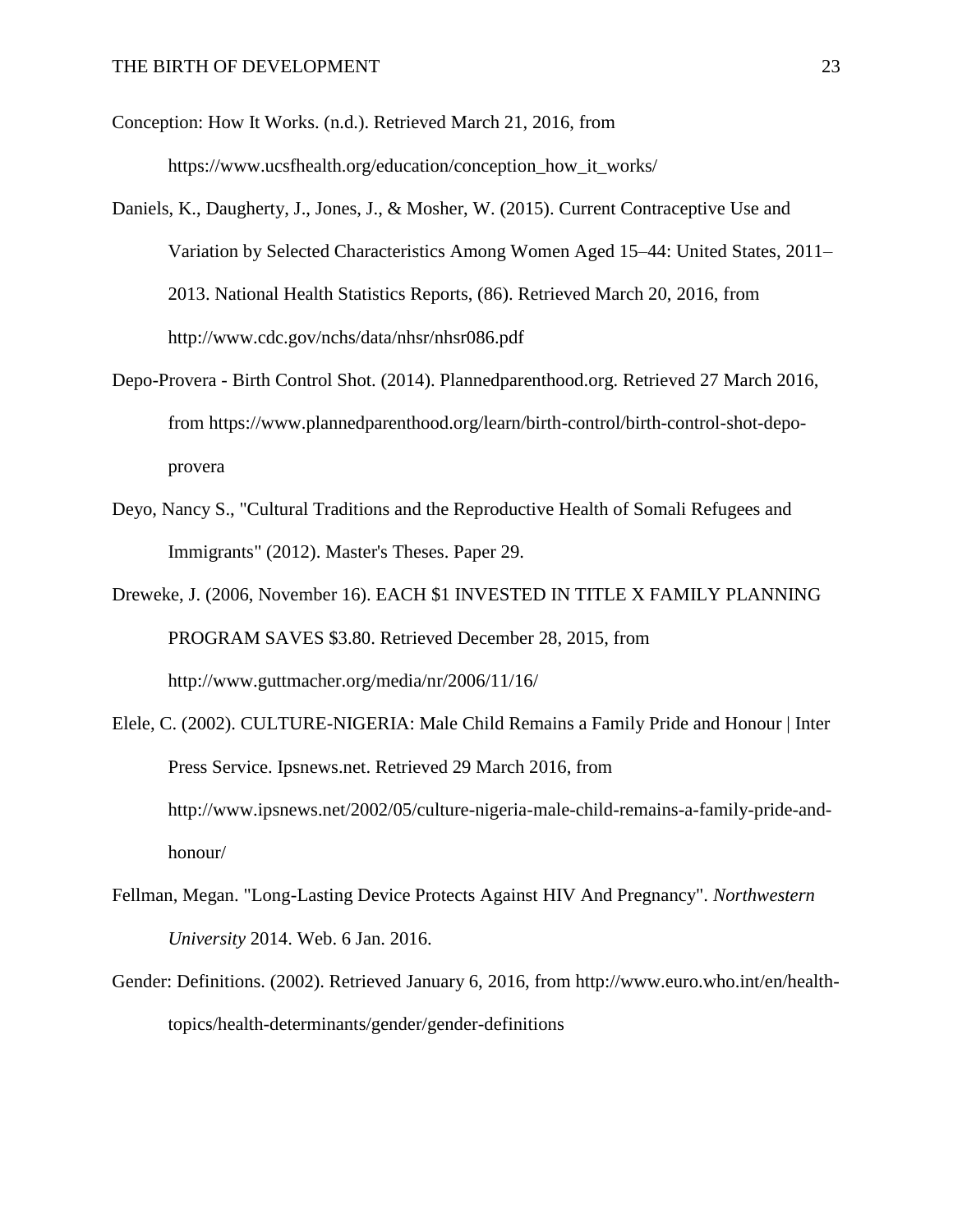- Gold, R. (2005). The Implications of Defining When a Woman Is Pregnant. The Guttmacher Report On Public Policy, 8(2). Retrieved from https://www.guttmacher.org/pubs/tgr/08/2/gr080207.html
- Goldin, C., & Katz, L. F. (2002). The Power of the Pill: Oral Contraceptives and Women's Career and Marriage Decisions. *Journal of Political Economy, 110*(4). Retrieved March 20, 2016, from

https://dash.harvard.edu/bitstream/handle/1/2624453/Goldin\_PowerPill.pdf?sequence=4.

- Gordon, C., Sabates, R., Bond, R., & Wubshet, T. (2011). Women's Education and Modern Contraceptive Use in Ethiopia. IJE International Journal of Education, 3(1), 9. Retrieved December 29, 2015.
- Implanon Side Effects Birth Control Implant. (2014). Plannedparenthood.org. Retrieved 27 March 2016, from https://www.plannedparenthood.org/learn/birth-control/birth-controlimplant-implanon
- IUD Birth Control Mirena IUD ParaGard IUD. (2014). Plannedparenthood.org. Retrieved 27 March 2016, from https://www.plannedparenthood.org/learn/birth-control/iud
- Kenya: MDG Goal 5: Improve maternal health/pt AHO. (n.d.). Retrieved March 20, 2016, from http://www.aho.afro.who.int/profiles\_information/index.php/Kenya:MDG\_Goal\_5:\_Impr ove maternal health/pt
- NuvaRing Effectiveness | Birth Control Vaginal Ring. (2014). Plannedparenthood.org. Retrieved 27 March 2016, from https://www.plannedparenthood.org/learn/birth-control/birthcontrol-vaginal-ring-nuvaring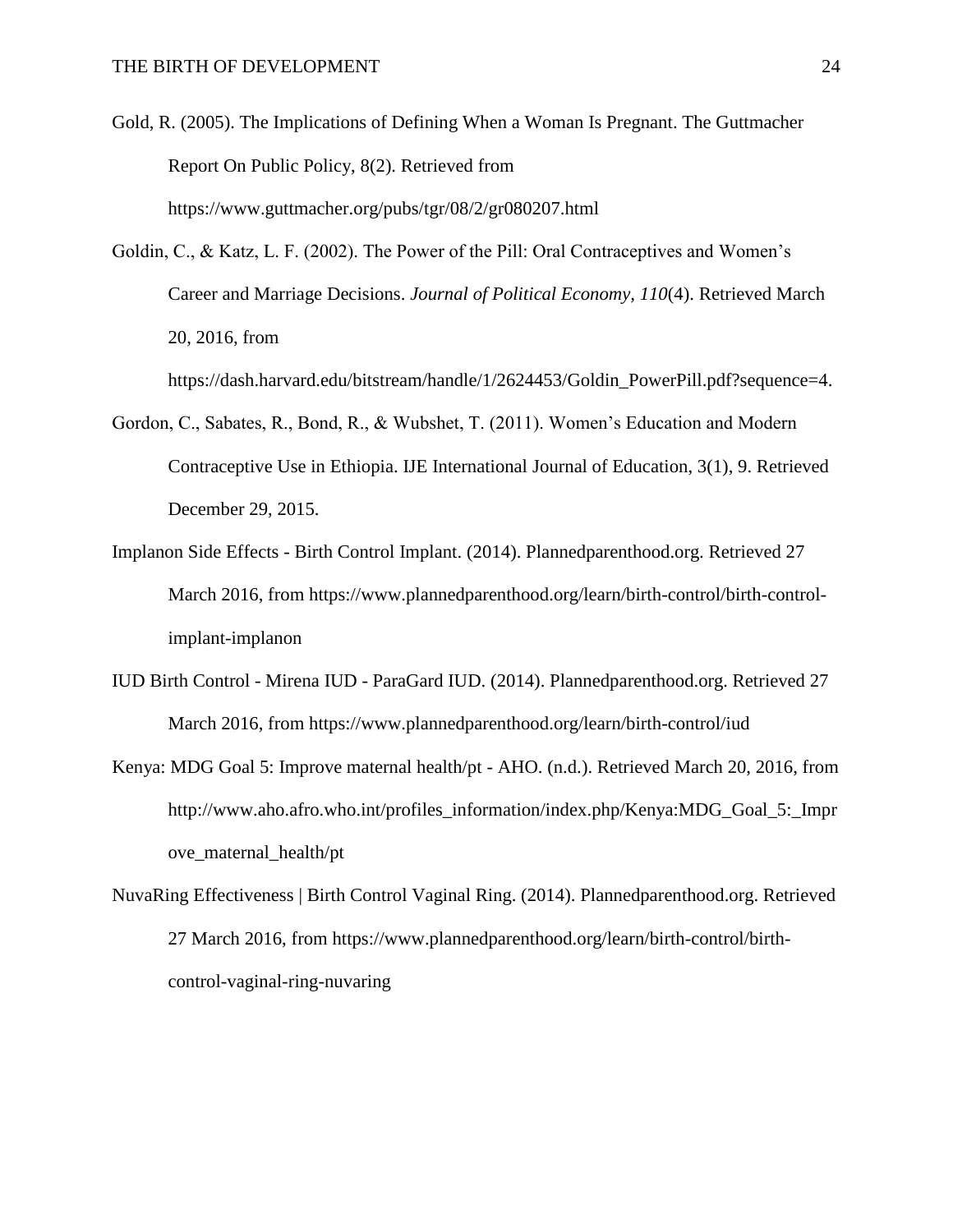Malthus, Thomas Robert. An Essay on the Principle of Population. 1798. Library of Economics and Liberty. Retrieved March 21, 2016 from the World Wide Web: http://www.econlib.org/library/Malthus/malPop.html

Ncsl.org. "State Policies On Sex Education In Schools". N.p., 2015. Web. 6 Jan. 2016.

- Nelson V (2011). Gender, generations, social protection and climate change: A thematic review. London: Overseas Development Institute. Retrieved October 14, 2015, from (http://www.nri.org/files/climate/gender-generations-social-protectionclimatechange.pdf.
- Njogu, W. (1991). Trends and determinants of contraceptive use in Kenya. Demography, 28(1), 83-99.
- Obermueller, N. (2012, June 18). When choosing kills unsafe abortion in Pakistan. The Guardian. Retrieved October 2, 2015, from http://www.theguardian.com/journalismcompetition/when-choosing-kills
- Rierson, S. L. (1994). Race and Gender Discrimination: A Historical Case for Equal Treatment Under the Fourteenth Amendment. Duke Journal of Gender Law & Policy, 1(89), 89-117. Retrieved March 21, 2016, from

http://scholarship.law.duke.edu/cgi/viewcontent.cgi?article=1204&context=djglp

- Rosenberg, Jared. (2011). IUD use rates worldwide. International Perspectives on Sexual and Reproductive Health, 37(2), 56.
- Sathar, Z., Singh, S., Rashida, G., Shah, Z. and Niazi, R. (2014), Induced Abortions and Unintended Pregnancies in Pakistan. Studies in Family Planning, 45: 471–491. doi: 10.1111/j.1728-4465.2014.00004.x
- Scott, Alison, & Glasier, Anna. (2003). Contraceptive sterilization: global issues and trends. Bulletin of the World Health Organization, 81(2), 146. Retrieved March 27, 2016, from